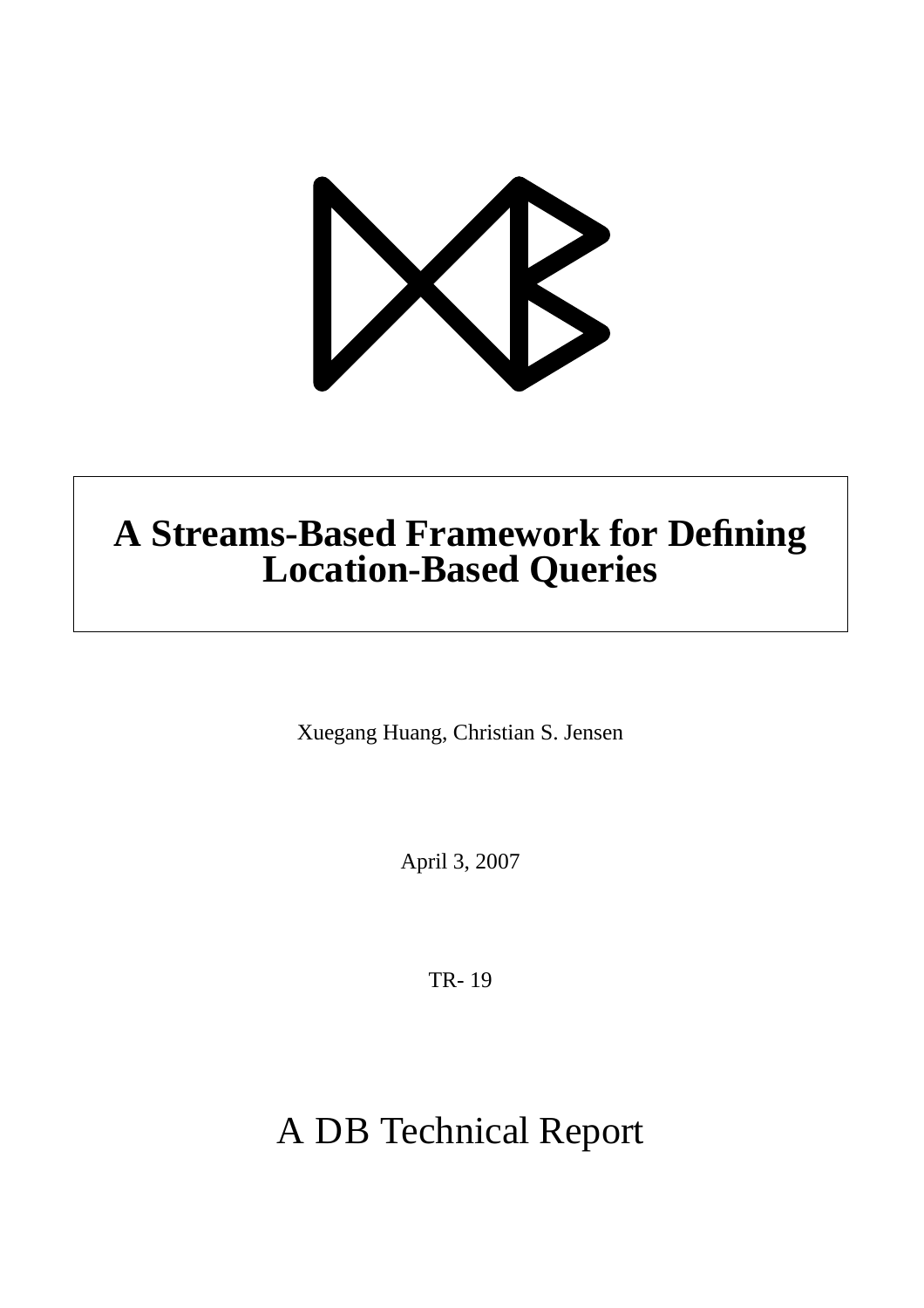| Title                      | A Streams-Based Framework for Defining Location-Based Oueries                                                                                                                                                                                                                              |  |  |
|----------------------------|--------------------------------------------------------------------------------------------------------------------------------------------------------------------------------------------------------------------------------------------------------------------------------------------|--|--|
|                            | Copyright © 2007 Xuegang Huang, Christian S. Jensen. All rights reserved.                                                                                                                                                                                                                  |  |  |
| Author(s)                  | Xuegang Huang, Christian S. Jensen                                                                                                                                                                                                                                                         |  |  |
| <b>Publication History</b> | April 2007. A DB Technical Report. Extended version of:<br>X. Huang, C. S. Jensen, "Towards a Streams Based Framework for Defining<br>Location-Based Queries," in Proceedings of the Second Workshop on Spatial-<br>Temporal Database Management, Toronto, Canada, August 2004, pp. 78-85. |  |  |

For additional information, see the DB TECH REPORTS homepage:  $\langle www.cs.aau.dk/DBTR \rangle$ .

*Any software made available via* DB TECH REPORTS *is provided "as is" and without any express or implied warranties, including, without limitation, the implied warranty of merchantability and fitness for a particular purpose.*

The DB TECH REPORTS icon is made from two letters in an early version of the Rune alphabet, which was used by the Vikings, among others. Runes have angular shapes and lack horizontal lines because the primary storage medium was wood, although they may also be found on jewelry, tools, and weapons. Runes were perceived as having magic, hidden powers. The first letter in the logo is "Dagaz," the rune for day or daylight and the phonetic equivalent of "d." Its meanings include happiness, activity, and satisfaction. The second letter is "Berkano," which is associated with the birch tree. Its divinatory meanings include health, new beginnings, growth, plenty, and clearance. It is associated with Idun, goddess of Spring, and with fertility. It is the phonetic equivalent of "b."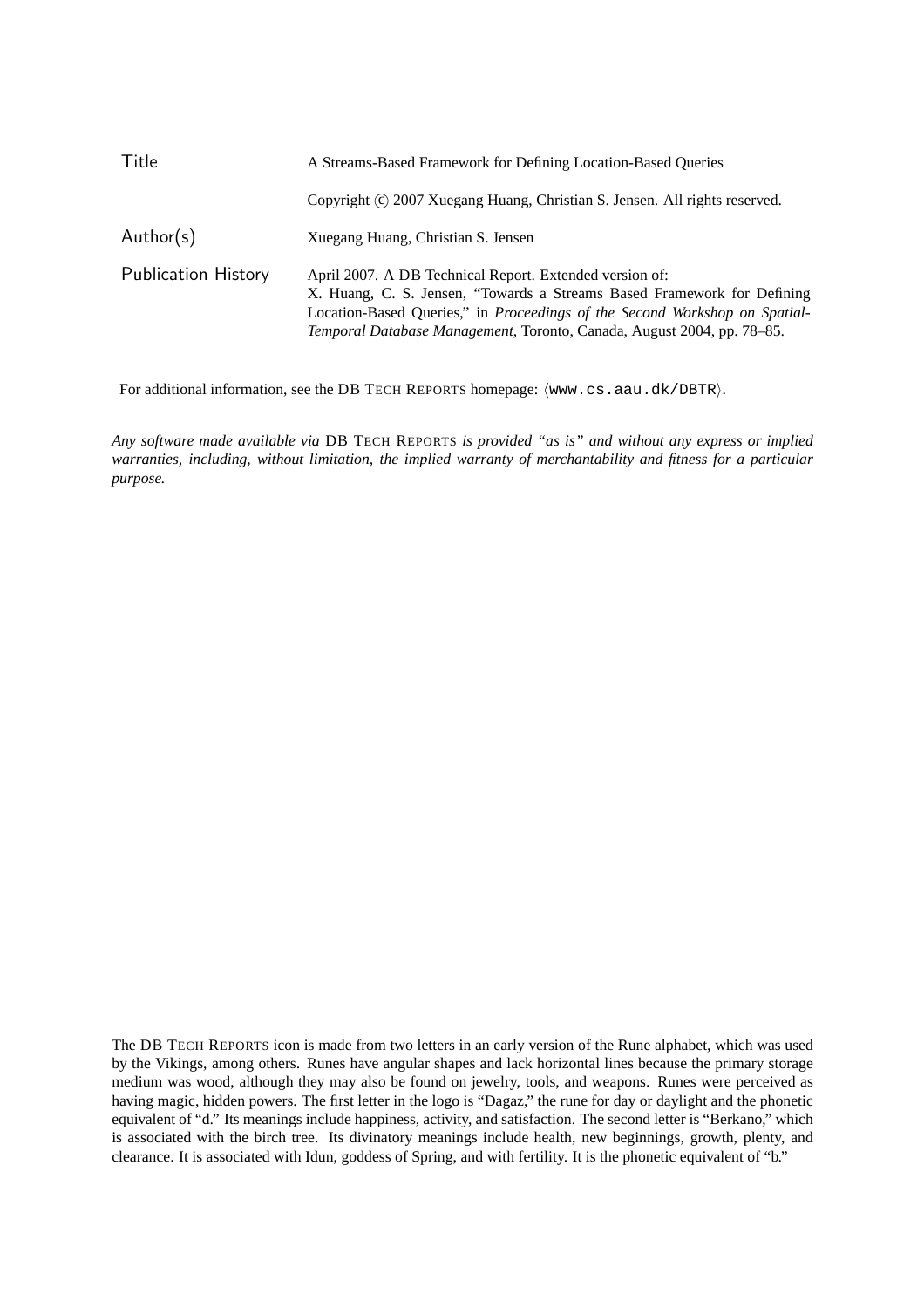#### **Abstract**

An infrastructure is emerging that supports the delivery of on-line, location-enabled services to mobile users. Such services involve novel database queries, and the database research community is quite active in proposing techniques for the efficient processing of such queries. In parallel to this, the management of data streams has become an active area of research.

While most research in mobile services concerns performance issues, this paper aims to establish a formal framework for defining the semantics of queries encountered in mobile services, most notably the so-called continuous queries that are particularly relevant in this context. Rather than inventing an entirely new framework, the paper proposes a framework that builds on concepts from data streams and temporal databases. Definitions of example queries demonstrates how the framework enables clear formulation of query semantics and the comparison of queries. The paper also proposes a categorization of location-based queries.

**Keywords:** Location-based service, data stream, continuous query, skyline query, range query, nearestneighbor query.

## **1 Introduction**

The emergence of mobile services, including mobile commerce, is characterized by convergence among new technologies, applications, and services. Notably, the ability to identify the exact geographical location of a mobile user at any time opens to range of new, innovative services, which are commonly referred to as locationbased services (LBSs) or location-enabled services.

In an LBS scenario, the service users are capable of continuous movement, and changing user locations are sampled and streamed to a processing unit, e.g., a central server. The notion of a data stream thus occurs naturally. Service requests result in queries being issued against the data streams and other, typically relational, data.

Conventional queries are one-time queries, i.e., queries that are simply issued against the state of the database as of the time of issue, upon which they, at a single point in time, return a result. In our scenario, so-called continuous queries are also natural. Such queries are "active" (i.e., being re-evaluated) for a duration of time, and their results are kept up-to-date as the database changes during this time. As an example, an in-vehicle service may display the three nearest, reasonably priced hotels with rooms available along the route towards the vehicle's destination. The vehicle's location (a data stream) together with data about hotels (relational data) are continuously queried to provide the result (a data stream).

Significant results on the processing of location-based queries (LBQs) has already been reported. As LBQs are defined in different settings, no direct means are available for classifying and comparing these queries. As more and more work, considering more and more different kinds of queries, is reported, the need for comparison increases.

This paper, as an extended version of [24], presents a general framework within which the semantics of LBQs can be specified. This enables the definition of LBQs in a single framework, which in turn enables the comparison of queries. The framework is well defined—it is based on precise definitions of data structures and operations on these. The framework has the following characteristics.

- Streams as well as relations are accommodated.
- Because queries often involve ranked results, relations are defined to include order.
- Relational algebraic operators are extended to also apply to streams, by using mappings of streams to relations, and, optionally, mappings of relations to streams.

The result is an expressive yet semantically simple framework that may be extended with additional operators and mappings. To illustrate the extensibility, a new operator, the skyline operator, is introduced.

Rather than listing and defining all possible location-based queries, this paper represents several prominent location-based queries that have been under active discussions in the research community and then considers categorizations of LBQs.

The research area of stream data is quite active and has produced a number of interesting concepts in relation to the semantics of continuous queries. Specifically, significant research results have been reported on query processing for data streams (e.g., [5, 10, 42, 55]). Some works consider queries over data streams together with relations (e.g., [2, 35]), but only few works consider the formalization of queries over streams and relations.

Similarly, location-based query processing is an active area of research, and many interesting results have appeared. Much attention has been given to the indexing and query processing for moving objects. Numerous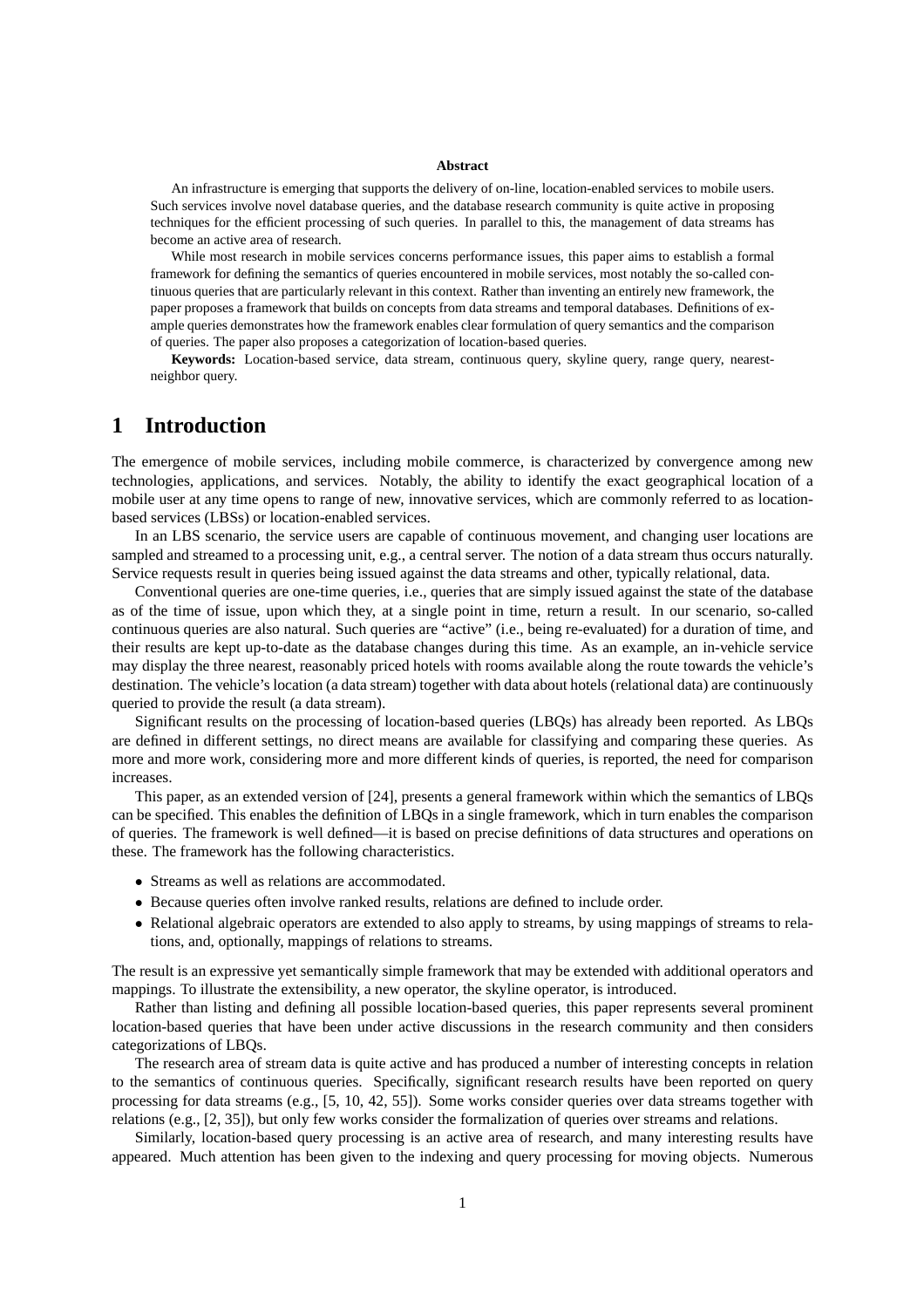index structures and algorithms have been proposed for a variety of location-based queries (e.g., [6, 17, 36, 40, 43, 45, 47, 48, 53]), such as nearest neighbor queries, reverse neighbor queries, spatial range queries, distance joins, and closest-pair queries. A new type of query, the skyline query, has recently received attention [7, 15, 31, 41]. However, only little attention has been paid to discuss formal frameworks for defining of location-based queries against relations and data streams.

Recently, Arasu et al. [2, 4] have offered an interpretation of continuous queries over streams, by formalizing streams, relations, and mapping operators among them. We build on their general approach. To accommodate ordering as well as duplicates, we use list-based relations and a variant of the list-based relational algebra proposed by Slivinskas et al. [46]. To be able to express query semantics precisely, our approach also accommodates the notions of activation and deactivation times and reevaluation granularity.

The paper is outlined as follows. Section 2 introduces related works. Section 3 defines the data structures underlying the framework and presents the application scenario. The next section completes the framework, by defining the operators that map between the different operators in the framework. Section 5 uses the framework to define different location-based queries and also discusses the categorization of location-based queries. The last section summarizes and offers directions for future research.

## **2 Related Work**

Numerous works have been conducted on topics in the data stream management. In the Tapestry project [51], data streams are modelled as append-only databases and support continuous queries. Due to the fact that an effective data stream management system requires extensive modifications to traditional database systems. Many academic projects have been generated, e.g., the Aurora [10] system for workflow-processing, the COUGAR [9] system for sensor databases, the Gigascope [16] system that provides a distributed network monitoring architecture, the NiagaraCQ [12] and OpenCQ [33] systems that are designed for monitoring dynamic Web content, the StarStream [58] system that computes on-line statistics across many streams, the STREAM [2, 5] system which is a general-purpose stream processing system, and the TelegraphCQ [11] system that focuses on adaptive query processing. Also, the Tribecca [44] system is an early on-line Internet traffic monitoring tool.

Three types of paradigms have been proposed for querying data streams [21], i.e., relation-based system, object-based system, and procedural system. Among all the systems and languages, we are particular interested in the semantics used by the continuous query language (CQL) in the STREAM system. It includes definitions of streams, relations and mapping operators among them [2]. With the abstract semantics, any continuous query can be constructed from three building blocks, i.e., any relational query languages, a window specification language, and three relation-to-stream operators. Having the three building blocks, a continuous query can simply be assembled in a type-consistent way from streams, relations, and the mapping operators. Since the building blocks are open to new elements, extensibility is allowed in the semantics. The simple way of expressing continuous queries makes the CQL language easily applicable to any specific scenario. Thus, in this paper, we choose to extend the abstract semantics defined in CQL to the location-based query processing scenario. To follow the denotational semantics proposed [4], we use the list-based relations and a variant of the list-based relational algebra proposed by Slivinskas et al. [46]

Location-based queries can be seen as spatial and spatio-temporal queries in the context of location-based service. One of the most popular queries, is the k−nearest neighbor (kNN) searching [47], which retrieves the k nearest neighbors to a given source point in certain spatial scenario. Quite a few extensions have been made to the kNN problem, e.g., reverse k nearest neighbor [6], continuous k nearest neighbor [53, 29], constrained nearest neighbor [19], group nearest neighbor [40], all nearest neighbor [56]. Since R-tree [22] and R\*-tree [8] have already been accepted as general ways for spatial data storage and access, the so-called window query and range query, have been frequently discussed and analyzed in the research literature [8] since the structures of R-tree and its variants are naturally designed for such range search. Spatial join [27, 30, 38] is a type of query that involves join operation on multi-sets of tuples. Discussions have been made on several extensions of spatial joins, such as distance join [27] operators where the join output is ordered by the distance between the spatial attributes of the joined tuples and the spatial closest pair query  $[17]$  that has been proposed for finding the k closest pairs between two spatial data sets. In addition, spatio-temporal aggregation [57, 59] is another topic that has been discussed in the literature.

With the popularity of stream processing, research works in the spatio-temporal area begin to consider the data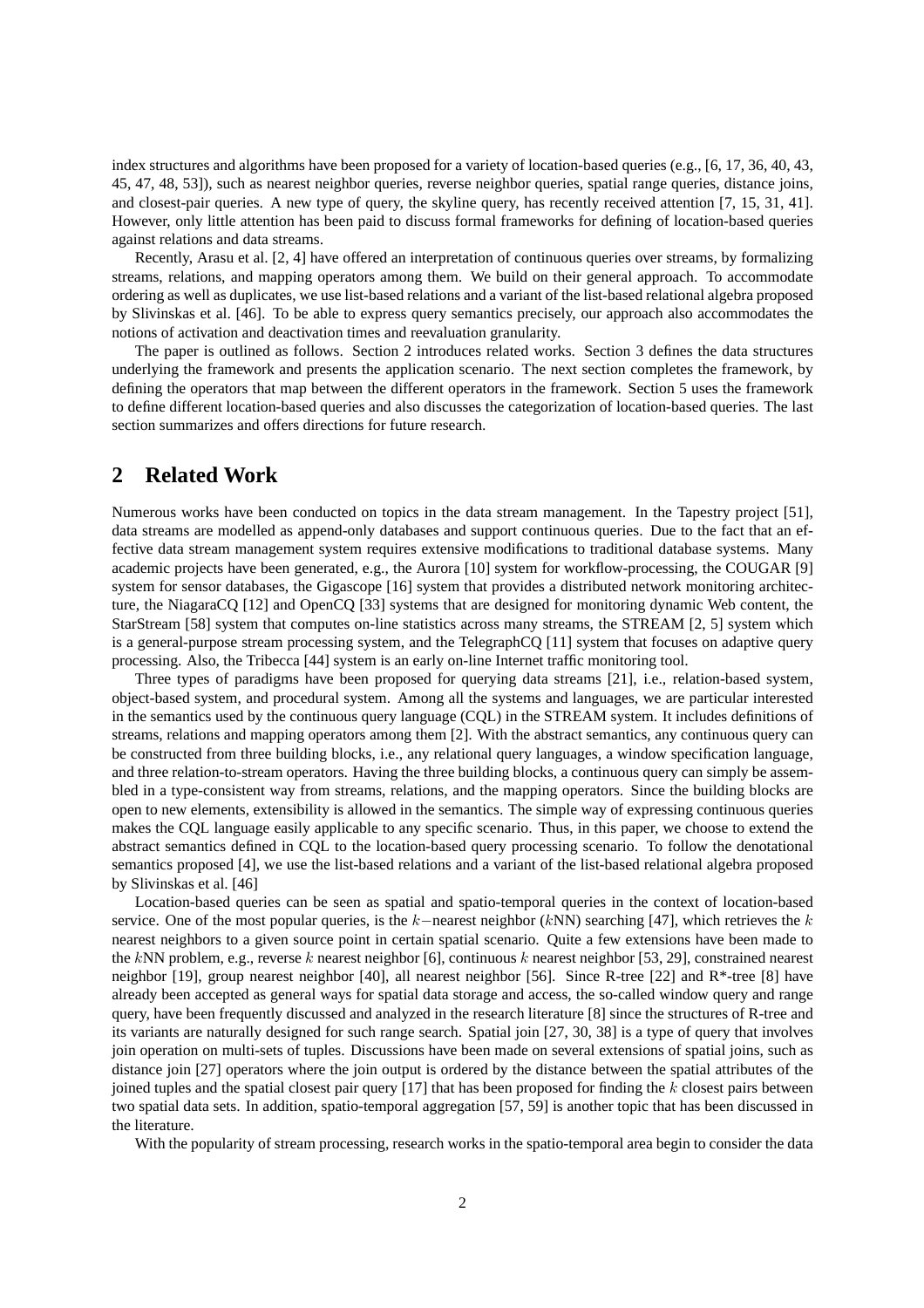management and query processing in presence of data streams [23, 37, 39]. However, no formalized framework has been proposed to express location-based queries with respect to stream data. In this paper, we will present a streams-based framework and present definitions of several prominent location-based queries based on the proposed semantics. To show the extensibility of our framework, we present the definition of the skyline operator [7] within the framework and utilize the operator for defining a location-based skyline query. Another motivation is that the skyline operation has been frequently-discussed [15, 31, 41, 50] and is shown to be useful in LBS scenario [25].

## **3 Data Structures and Application Scenario**

#### **3.1 Data Model Definition**

Building on the relation concept defined by Slivinskas et al. [46], we define relations as lists to capture duplicates and ordering. We define schemas, tuples, and relation instances, then define the same concepts for streams.

**Definition 3.1.** A *relation schema*  $(\Omega, \Delta, dom)$  is a three-tuple where  $\Omega$  is a finite set of attributes.  $\Delta$  is a finite set of domains, and  $dom : \Omega \to \Delta$  is a function that associates a domain with each attribute.

| $usr_id$ | $usr_name$   |
|----------|--------------|
| 1001     | Adam         |
| 1002     | <b>Brain</b> |
| 1003     | Clark        |
| 1004     | Debby        |

Relation  $r_{usr}$  in Figure 1 has schema  $(\Omega, \Delta, dom)$ , where  $\Omega = \{usr\_id,usr\_name\},\$  $\Delta = \{\text{number}, \text{string}\},\,$  and  $dom = \{(usr\_id, \text{number}), (usr\_name, \text{string})\}.$ 

**Definition 3.2.** A *tuple* over *schema*  $S = (\Omega, \Delta, dom)$  is a function  $t : \Omega \to \bigcup_{\delta \in \Delta} \delta$ , such that for every attribute A of  $\Omega$ ,  $t(A) \in dom(A)$ . A *relation* over S is a finite sequence of tuples over  $S$ .

Figure 1: Relation  $r_{usr}$ 

The definition of a relation corresponds to the definition of a list or a sequence. A relation can thus contain duplicate tuples, and the ordering of tuples is significant. Relation  $r_{usr}$  from Figure 1 is the list  $\langle t_1, t_2, t_3, t_4 \rangle$ , where, e.g.,  $t_1 = \{ (usr\_id, 1001), (usr\_name, A) \}.$ 

**Definition 3.3.** A *stream schema* is a relation schema  $(\Omega, \Delta, dom)$ , where  $\Omega$  includes a special attribute T,  $\Delta$ includes the time domain  $\mathbb{T}$ , and  $dom(\mathbb{T}) = \mathbb{T}$ .

We assume that domain  $\mathbb T$  is totally ordered. While, for simplicity, we use the non-negative numbers as the time domain in the sequel, other domains may be used. For example, the real or natural numbers, the TIMESTAMP domain of the SQL standard, or one of the domains proposed by the temporal database community may be used.

Stream  $s_{usr}$  in Figure 2(b) has schema  $(\Omega, \Delta, dom)$ , where  $\Omega = \{usr\_id,usr\_v,usr\_loc, T\}, \Delta = \{number, T\}$ velocity, location,  $\mathbb{T}$ , and  $dom = \{ (usr\_id, \text{number}), (usr\_v, \text{velocity}), (usr\_loc, \text{location}), (T, \mathbb{T}) \}.$ 

**Definition 3.4.** A stream is a possibly infinite multiset of tuples over stream schema T.

For a stream tuple  $t_i$ , the time  $\tau_i = t_i(T)$  indicates when the tuple became available in the stream. While a relation is ordered, we have chosen to not introduce an inherent order on streams. Streams come with the natural (partial) order implied by their time attribute.

Stream susr in Figure 2(b) is the possibly infinite multiset susr = {{ . . . ,(1004,(−1.5, −3),(21.5, 14.5), 8),  $, (1004, (-5, -8), (5, 6.5), 15), \ldots$ .

While a query is issued against an entire relation state, intuitively, a query issued at some time  $\tau_q$  will only see either what has appeared in the stream so far, i.e., all tuples with timestamp less than or equal to  $\tau_q$ , or what has appeared in the stream between some past time and  $\tau_q$ . The latter may be assumed if what has appeared in the stream so far does not fit in the available memory.

#### **3.2 Discussion**

As we pointed out earlier, we use streams for modeling the locations of moving objects such as pedestrians, cars, and buses. We use relations for modeling aspects of an application domain that change discretely.

As we aim for a generic framework, we make no assumptions about the representations of the geographical locations and extents of objects that limit the applicability of the framework. However, to be specific, we assume that positions are simply points  $(x, y)$  in the two-dimensional map in Figure 2(a); in accord with this, a velocity vector is given by  $(v_x, v_y)$ . We note that in some application scenarios, positions of objects are given in terms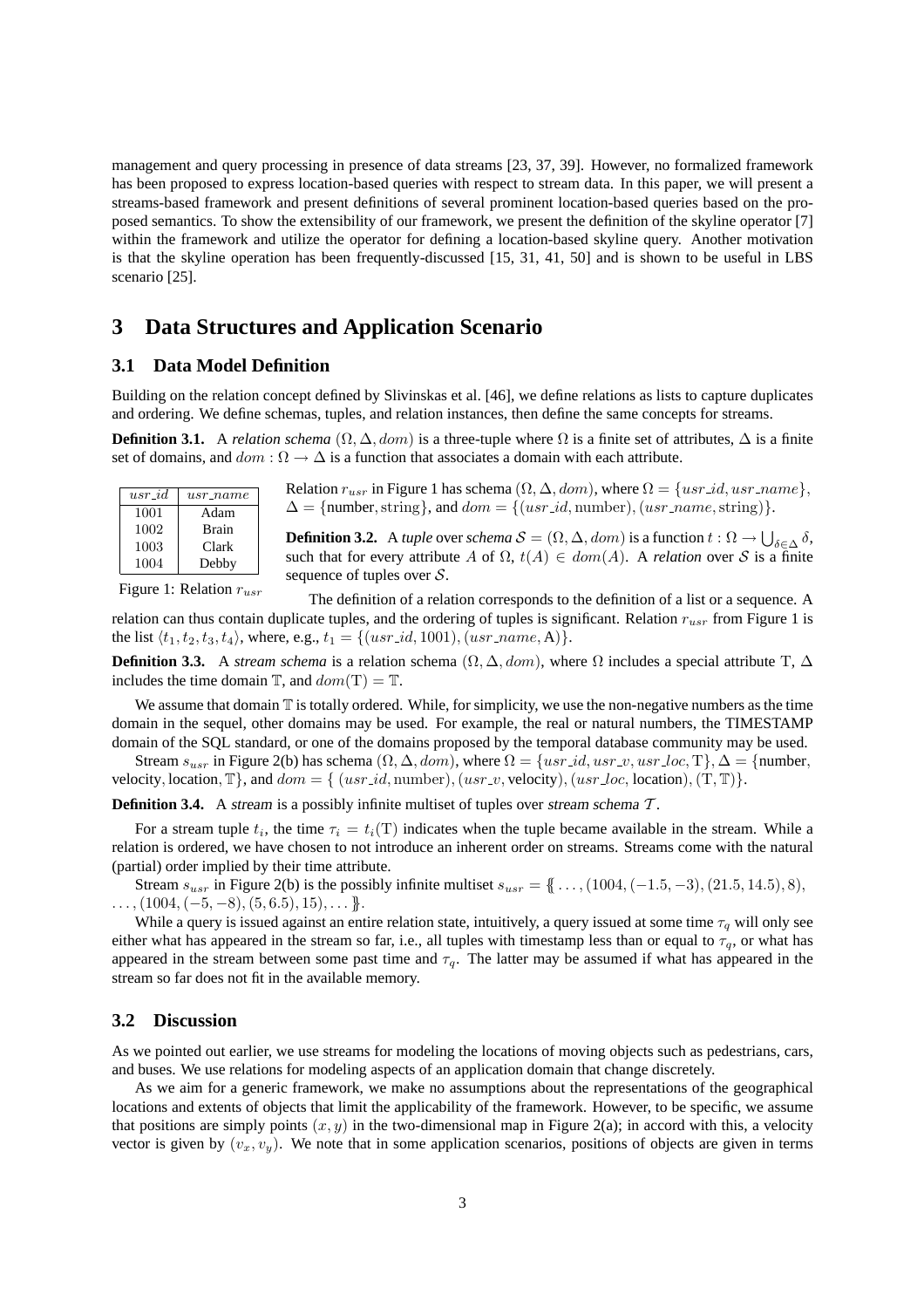

Figure 2: Example Scenario

of road networks, using linear referencing [26]. The framework is also applicable in the context of this kind of positioning.

In the example map (Figure 2(a)) we use throughout this paper, stream  $s_{usr}$  in Figure 2(b) captures positions and velocities of moving users listed in Figure 1. Attribute usr id records the ID of a user, and usr  $\iota$  and usr  $\iota$ loc record the velocity and location of the user at the time instant recorded in attribute T.

| $obj_id$ | $obj\_loc$ | $obj\_type$    |
|----------|------------|----------------|
| 301      | (4, 17)    | medical center |
| 302      | (7, 6)     | supermarket    |
| 303      | (14, 2.5)  | police station |
| 304      | (18.5, 10) | library        |
| 305      | (24, 13)   | hotel          |
| 306      | (7,3.5)    | ATM machine    |
| 307      | (4, 19)    | ATM machine    |
| 308      | (4, 20.6)  | ATM machine    |
| 309      | (14, 10)   | ATM machine    |
| 310      | (21, 11.5) | ATM machine    |
| 311      | (7, 15)    | public toilet  |
| 312      | (11, 22)   | public toilet  |
| 313      | (22, 17)   | public toilet  |
| 314      | (24, 8)    | public toilet  |

In a real-world application, multiple streams may well be present. For example, users moving by bicycle and by car may be captured by separate streams. For simplicity, we only use one stream. The relation  $r_{usr}$  in Figure 1 captures discretely changing properties of the service users. The attribute  $usr_id$  records the ID of a user; and attribute  $usr_name$  capture the first name of a user. In real-world applications, additional attributes and relations may of course be used, beyond the ones introduced above.

Finally, relation  $r_{obj}$  in Figure 3 records the points of interest that service users may query. Attribute  $obj_id$  captures the ID of a point of interest,  $obj\_loc$  records its location, and  $obj\_type$  records its type. For the points of interest such as medical center, super market, police station, library and hotel, we simply use the coordinates of the gates to these buildings as their location. In real world applications, the minimum bounding rectangles (MBRs) of the builds' actual geographical shapes can be used instead.

Figure 3: Relation  $r_{obj}$ 

In our scenario, the users of the services that issue the queries are

moving, and the points of interests being queried are static. However, in other equally valid scenarios, a static user can query moving objects, e.g., a supermarket wants to know all the potential customers who are near the supermarket between 8:00 a.m. and 5:00 p.m. Also, a moving user may query other moving users—this may be typical of location-based games.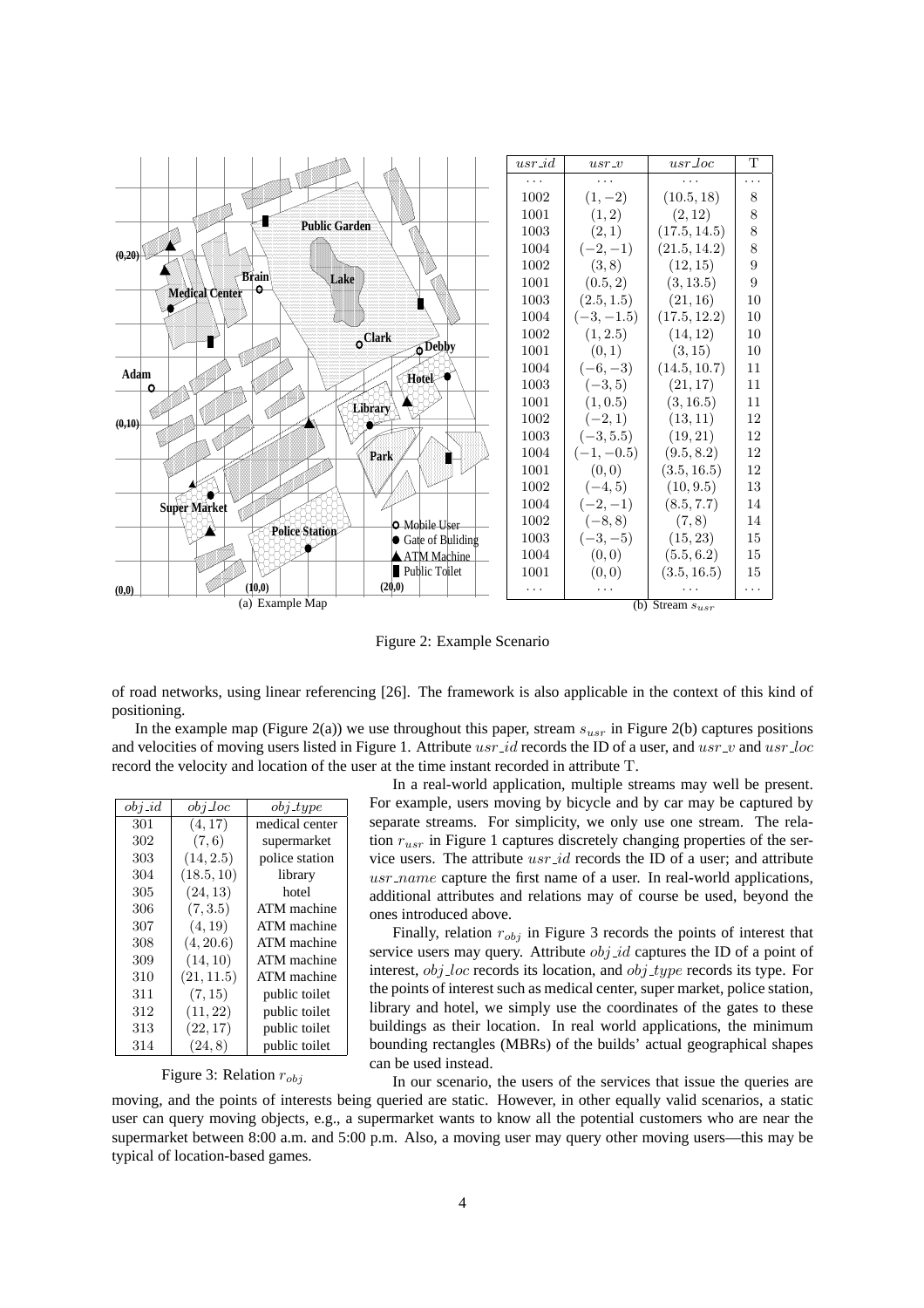## **4 Mapping Operators**

Queries are either one-time or continuous, they apply to relations and streams, and their results are either relations or streams.

Relations are well known, and the semantics of queries against relations are generally agreed upon. In contrast, what the appropriate semantics of queries against streams should be and how these should be defined are less obvious. Following Arasu et al. [2], we aim to maximally reuse the relational setting in defining the semantics of



Figure 4: Mapping Operators

queries against streams. We do this by introducing mapping operations between streams and relations, so that a query against a stream can be defined by mapping the stream to a relation, then applying a relational query, and then, optionally, mapping the result to a stream. This results in the framework of representations and operators outlined in Figure 4. Note that direct *stream-to-stream* operators are absent.

### **4.1 Relation-to-Relation Operators**

#### **4.1.1 Basic Algebra Operators**

A relation-to-relation operator takes one or more relations  $r_1, \dots, r_n$  as arguments and produces a relation r as a result. As our relations are ordered, we use operators introduced by Slivinskas [46] as our relation-torelation operators (listed in Figure 5) which are defined with λ-calculus to contend with the order. There are

| Operator                     | Denotation  |
|------------------------------|-------------|
| Selection                    |             |
| Projection                   | $\pi$       |
| Union-all                    |             |
| Cartesian Product            | $\times$    |
| Difference                   |             |
| <b>Duplicate Elimination</b> | $r \, du$   |
| Aggregation                  | ξ           |
| Sorting                      | sort        |
|                              | ${\it tor}$ |

also relation-to-relation operators given in the CQL language [3], i.e., binary-join, mjoin, intersect, antisemijoin. Since these operators are also expressed with  $\lambda$ -calculus elsewhere [4], they can also be included in the framework.

These carry their standard meanings when applied to relations without order. As an example of how the operators are defined, consider selection  $\sigma$ . Based on the definitions in Section 3, we use  $\mathcal R$  to be the set of all relations and let  $r = \langle t_1, t_2, \ldots, t_n \rangle \in \mathcal{R}$ . We let  $p \in \mathcal{P}$ , where (following standard practice)  $\mathcal P$  is the set of all selection predicates (also termed propositional formulas, see, e.g., [1, pp. 13–14]) that take a tuple as argument and return True or False.

Figure 5: Basic Algebra Operators The selection operator  $\sigma : [\mathcal{R} \times \mathcal{P} \rightarrow \mathcal{R}]$  is defined using  $\lambda$ -calculus rather than tuple relational calculus, to contend with the order. Being a parameter, argument p is expressed as a subscript, i.e.,  $\sigma_p(r)$ .

$$
\sigma \triangleq \lambda r, p.(r = \bot) \rightarrow r,
$$
  
\n
$$
(tail(r) = \bot) \rightarrow (p(head(r)) \rightarrow head(r), \bot),
$$
  
\n
$$
(p(head(r)) \rightarrow head(r), \bot) \text{ @ } \sigma_p(tail(r))
$$

The arguments are given before the dot, and the definition is given after the dot. Thus, if  $r$  is empty (denoted as  $\perp$ ), the operation returns it. Otherwise, if r contains only one tuple (the remaining part of the relation,  $tail(r)$ , is empty), we apply predicate p to the (first) tuple,  $(head(r))$ . If the predicate holds, the operation returns the tuple; otherwise, it returns an empty relation. If these conditions do not hold, the operation returns the first tuple or an empty relation (depending on the predicate), with the result of the operation applied to the remaining part of  $r$ appended ( $@$ ). The common auxiliary functions head, tail, and  $@$  are defined elsewhere (e.g., [46]). Since the objective is to obtain an expressive framework, the framework is kept open to the introduction of such auxiliary functions, although they may increase the conceptual complexity.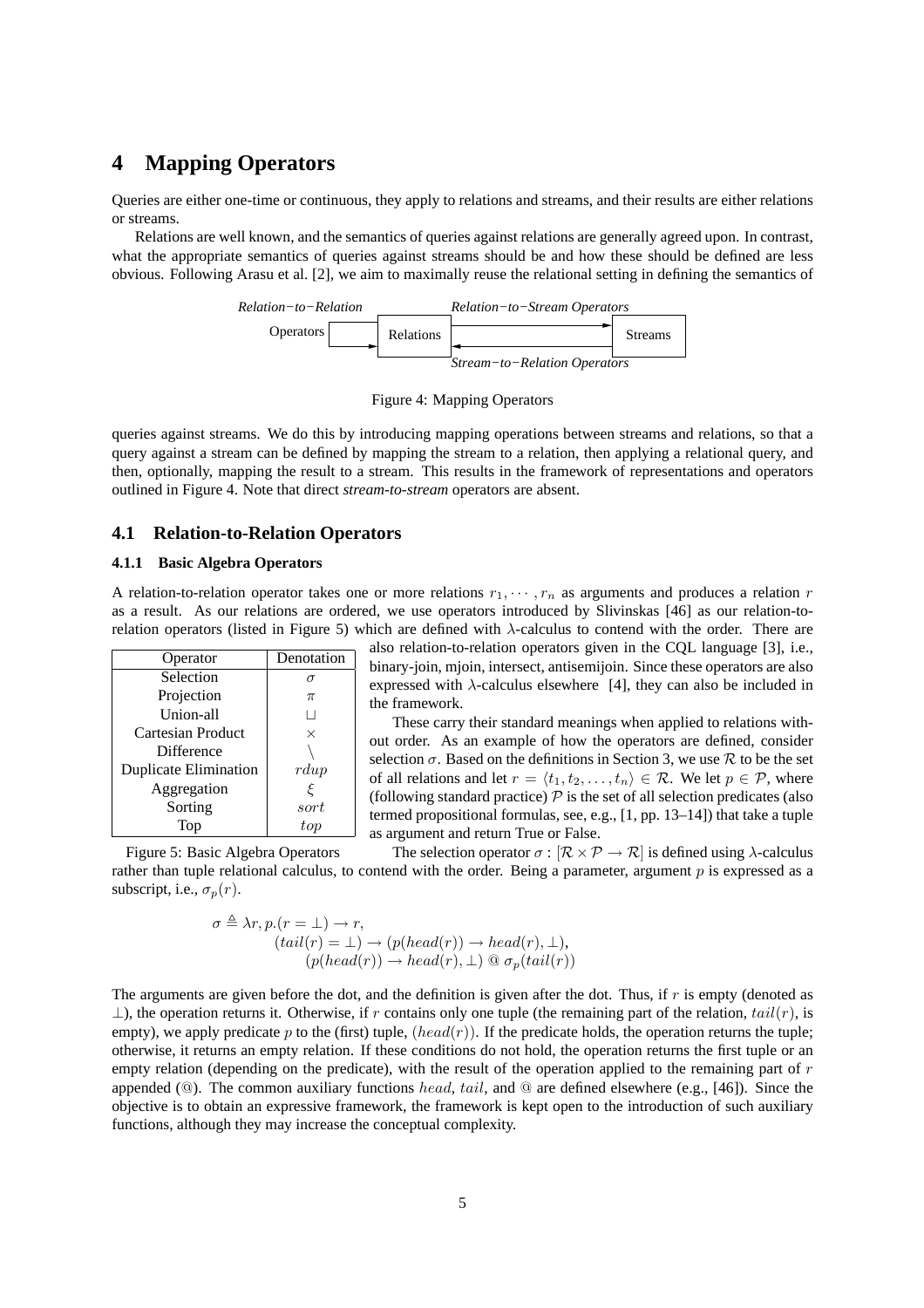#### **4.1.2 Skyline Operator**

We proceed to demonstrate how a *skyline* operator, which is of particular interest in location-based services, can be expressed in the framework.

To understand the operator, consider a set of points in *l*-dimensional space. One point  $p_1$  dominates another point  $p_2$  if  $p_1$  is at least as good as  $p_2$  in all dimensions and is better than  $p_2$  in at least one dimension [7]. It is assumed that a total order exists on each dimension, and "better" in a dimension is defined as smaller than (alternatively, larger than) with respect to the dimension's total order. Next, we assume a relation r with attributes  $\{a_1,\ldots,a_l,b_1,\ldots,b_m\}$  so that the sub-tuples corresponding to attributes  $\{a_1,\ldots,a_l\}$  make up the *l*-dimensional points. The skyline operator then returns all tuples in  $r$  that are not dominated by any other tuple in  $r$ .

To be precise, we first define two auxiliary functions. Let  $\mathcal T$  denote the set of all tuples of any schema. The first function is  $Dmnt$ :  $[\mathcal{T} \times \mathcal{R} \times \Omega^l] \to \{\text{True}, \text{False}\},$  which returns True if there exists a tuple in the (second) relation argument that dominates the first argument tuple with respect to the argument attributes.

$$
Dmnt \triangleq \lambda t, r, a_1, \dots, a_l.(r = \bot) \rightarrow \text{False},
$$
  
\n
$$
Eql(t, head(r), a_1, \dots, a_l) \rightarrow Dmnt(t, tail(r), a_1, \dots, a_l),
$$
  
\n
$$
Comp(t, head(r), a_1, \dots, a_l) \rightarrow \text{True},
$$
  
\n
$$
Dmnt(t, tail(r), a_1, \dots, a_l)
$$

Function  $Eql$  returns True if the two argument tuples are identical on all argument attributes  $a_1, \ldots, a_l$ . Function Comp returns True if the second argument tuple is no worse than the first argument tuple on any of the argument attributes.

In the first line, if r is empty, the operation returns False. Otherwise, if the first argument tuple  $t$  is the same as the head of argument relation r on the argument attributes, the operation continues to consider the rest of  $r$ . Else, the third line checks if head(r) is no worse than t. If so, t is dominated by head(r), and the operation returns True. Otherwise, the operation proceeds with the rest of  $r$ .

Next, we define auxiliary function  $Fltr: [\mathcal{R} \times \mathcal{R} \times \Omega^l] \to \mathcal{R}$ . For two relations  $r_1$  and  $r_2$  having the same attributes  $a_1, a_2, \ldots, a_l$ , Fltr collects all the tuples in  $r_1$  that are not dominated by any tuple in  $r_2$  with respect to attributes  $a_1, a_2, \ldots, a_l$ .

$$
Fltr \triangleq \lambda r_1, r_2, a_1, \ldots, a_l. (r_1 = \bot) \rightarrow r_1,
$$
  
\n
$$
Dmnt(head(r_1), r_2, a_1, \ldots, a_l) \rightarrow Fltr(tail(r_1), r_2, a_1, \ldots, a_l),
$$
  
\n
$$
head(r_1) \text{ @ Fltr(tail(r_1), r_2, a_1, \ldots, a_l)}
$$

Here, if  $r_1$  is empty, the operation returns it. Otherwise, if the head of  $r_1$  is dominated by any tuples in  $r_2$  on the argument attributes, the operation continues with the rest of  $r_1$ . Else, it returns the  $head(r_1)$  with the result of the operation applied to  $tail(r_1)$  appended.

The skyline operator  $skpline : [\mathcal{R}\times\Omega^l]\to\mathcal{R}$  is defined next. Arguments  $\Omega^l$  are parameters and are expressed as subscripts, i.e.,  $skpline_{a_1,...,a_l}(r)$ .

$$
skpline \triangleq \lambda r, a_1, \dots, a_l.(r = \bot) \to r,
$$
  

$$
Fltr(r, r, a_1, \dots, a_l)
$$

#### **4.2 Stream-to-Relation Operators**

A *stream-to-relation* operator takes a stream as input and produces a relation. As relations are finite while streams can be infinite, windowing is commonly used to extract a relation from a stream [5]. We describe three types of sliding windows [2]: time-based, tuple-based, and partitioned. Other types of windows can be easily incorporated into the framework, as this does not affect other parts of the framework. The stream-to-relation operators map multisets into lists. We assume that each operator described next orders its result according to the time attribute T (tuples with the same time value may be in any order).

#### **4.2.1 Time-Based Windows**

A time-based sliding window operator  $\mathcal{W}^a$ , with absolute or now-relative time parameter  $\tau_s$ , on a stream s returns all tuples  $t \in s$  for which  $\tau_s \leq t(T) \leq \tau_c$ , where  $\tau_c$  is the current time. We present its formal definition in the following.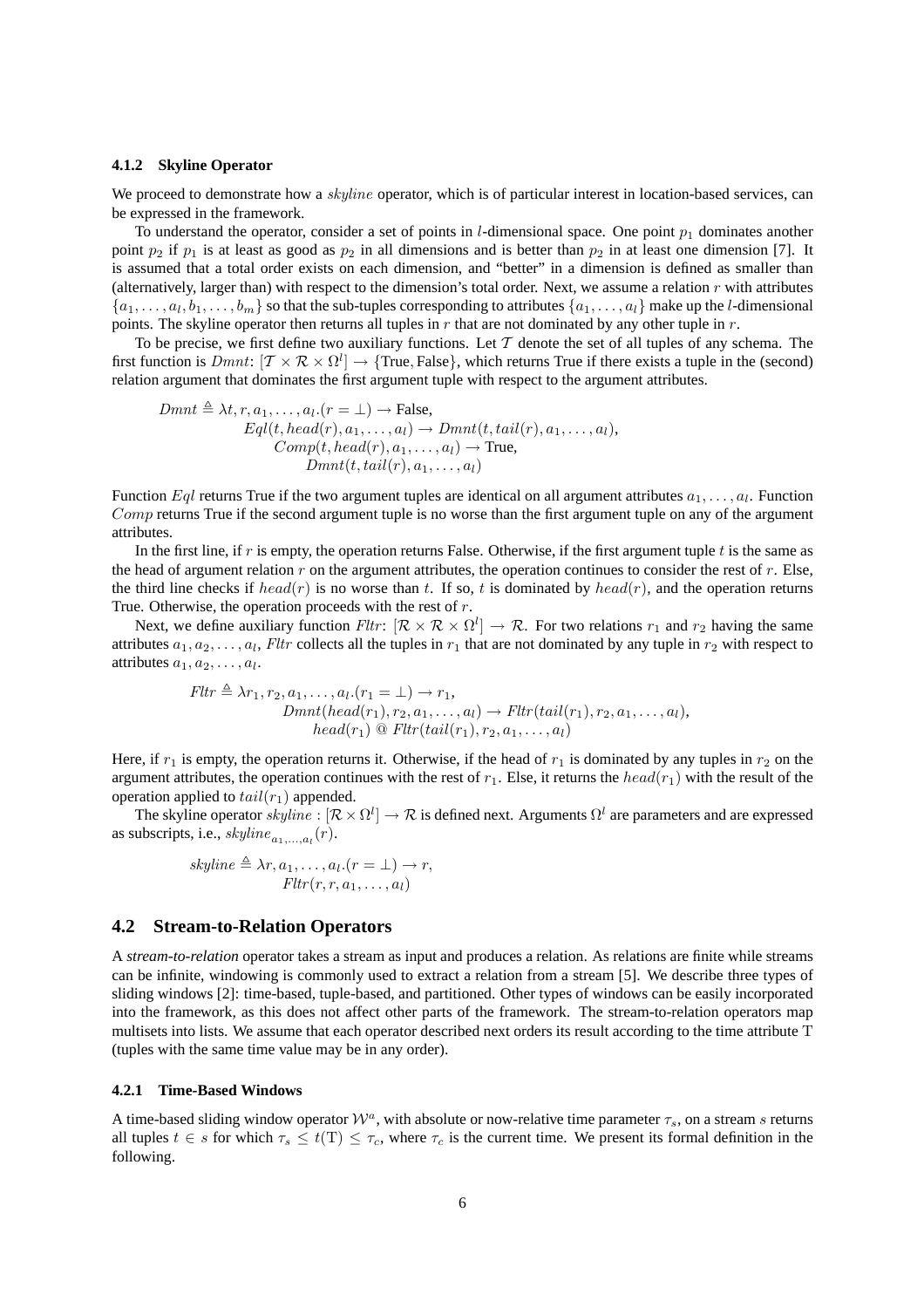$$
\mathcal{W}_{\tau_s}^a(S) = \{ t \mid t \in S \land \tau_s \le t(T) \le \tau_c \}
$$

| $usr_id$ | $usr\_v$     | usr_loc      | т  |
|----------|--------------|--------------|----|
| 1002     | (3, 8)       | (12, 15)     | 9  |
| 1001     | (0.5, 2)     | (3, 13.5)    | 9  |
| 1003     | (2.5, 1.5)   | (21, 16)     | 10 |
| 1004     | $(-3, -1.5)$ | (17.5, 12.2) | 10 |
| 1002     | (1, 2.5)     | (14, 12)     | 10 |
| 1001     | (0,1)        | (3, 15)      | 10 |

Note that  $W_{\tau_c}^a(s)$  consists of tuples that made their appearance in s at time  $\tau_c$ , while  $\mathcal{W}_0^a(s)$  consists of all tuples that appeared in the stream so far.

To give an example for this operator, suppose we are at now at time 10 and want to find all the data in the stream since time 9. Then for the stream  $s_{usr}$  in Figure 2(b), we set  $\tau_c = 10$  and  $\tau_s = 9$ . The result of  $\mathcal{W}_9^a(s_{usr})$  can be seen in Figure 6. This operator is the same as the Range(*T*) operator defined in the semantics of the CQL

Figure 6: Result of  $\mathcal{W}_9^a(s_{usr})$  at Time 10 language [4]. For the following two operators, i.e., tuple-based and partitioned windows, we choose to only informally describe them as the formal definitions can be found in the CQL language.

#### **4.2.2 Tuple-Based Windows**

| $usr_id$ | $usr_v$   | $usr\_loc$   | т  |
|----------|-----------|--------------|----|
| 1001     | (0,1)     | (3, 15)      | 10 |
| 1004     | $-6, -3)$ | (14.5, 10.7) | 11 |
| 1003     | $(-3, 5)$ | (21, 17)     | 11 |
| 1001     | (1, 0.5)  | (3, 16.5)    | 11 |

A tuple-based sliding window operator  $\mathcal{W}^b$ , with positive integer parameter  $N$ , on a stream  $s$  returns the  $N$  most recent tuples in  $s$ , i.e., the tuples  $t \in s$  for which  $t(T) \leq \tau_c$  and such that no other tuples exist in S that have larger time values (that do not exceed  $\tau_c$ ). If ties exist, tuples are chosen at random among the ties. Note also that fewer than N qualifying tuples may exist.

Figure 7: Result of  $\mathcal{W}_4^b(s_{usr})$  at Time 11 A tuple-based window is specified as  $W_N^b(s)$ . Note that  $W^{\overline{b}}_{\infty}(s) = W^a_0(s)$ . As an example, to find 4 most recent (current time is 12) tuples in the stream  $s_{usr}$  in Figure 2(b), we set  $\tau_c = 12$ . Then  $\mathcal{W}_4^b(s_{usr})$  is given in Figure 7.

#### **4.2.3 Partitioned Windows**

A partitioned sliding window over stream s takes a positive integer N and a subset of s's attributes,  $\{A_1, \ldots, A_n\}$  $A_m$ , as parameters. This operation first partitions S into substreams based on the argument attributes,

| $usr_id$ | $usr\_v$  | $usr\_loc$   | т  |
|----------|-----------|--------------|----|
| 1002     | (1, 2.5)  | (14, 12)     | 10 |
| 1004     | $-6, -3)$ | (14.5, 10.7) | 11 |
| 1003     | $(-3, 5)$ | (21, 17)     | 11 |
| 1001     | (1, 0.5)  | (3, 16.5)    | 11 |

Figure 8: Result of  $W_{1,usr\_id}(s_{usr})$ 

then computes a tuple-based sliding window of size  $N$  independently on each substream, and then returns the union of these windows.

Using  $W$  as the operator name, the partitioned window can be expressed as  $W_{N,A_1,...,A_m}(s)$ . To exemplify, we consider to find most recent tuples of each user until the current time  $\tau_c = 11$  in stream  $s_{usr}$  in Figure 2(b). Thus,  $N = 1$  and the set of attributes is  $\{usr\_id\}$ . Then the result of  $W_{1,usr\_id}(s_{usr})$  is given in Figure 8.

#### **4.3 Relation-to-Stream Operators**

A relation r may be subject to updates, so that its state varies across time. We use the notation  $r(\tau)$  to refer to the state of r at time  $\tau$ . With this definition, we can specify the three relation-to-stream operators Istream, Dstream, and Rstream (adapted from [2, 3, 4]). The operators  $\sqcup$ ,  $\times$ , and  $\setminus$  are the algebra operators defined in Section 4.1.1.

**Istream** ("Insert" stream) maps relation R into a stream S so that a tuple  $t \in r(\tau) \setminus r(\tau - 1)$  is mapped to  $(t, \tau) \in s$ . Analogously, Dstream ("Delete" stream) forms a stream based on when tuples were deleted from the argument relation. Next, Rstream maps relation  $r$  into stream  $s$  by tagging each tuple in  $r$  with each time that it is present in  $r$ . Assuming that  $0$  is the earliest time instant, the operators are defined as follows.

> Istream $(r) = \Box_{\tau>0}((r(\tau) \setminus r(\tau - 1)) \times {\tau}) \sqcup (r(0) \times {0})$ Dstream $(r) = \Box_{\tau>0}((r(\tau-1)\backslash r(\tau))\times {\tau})$ Rstream $(r) = \Box_{\tau>0}(r(\tau) \times {\tau})$

Assume that a moving tourist wants to continuously know the nearest hospitals. The result, which is subject to change as the tourist moves, may be returned as a stream produced using one of the windowing operators and a relation-to-stream operator. We discuss nearest-neighbor queries in the next section.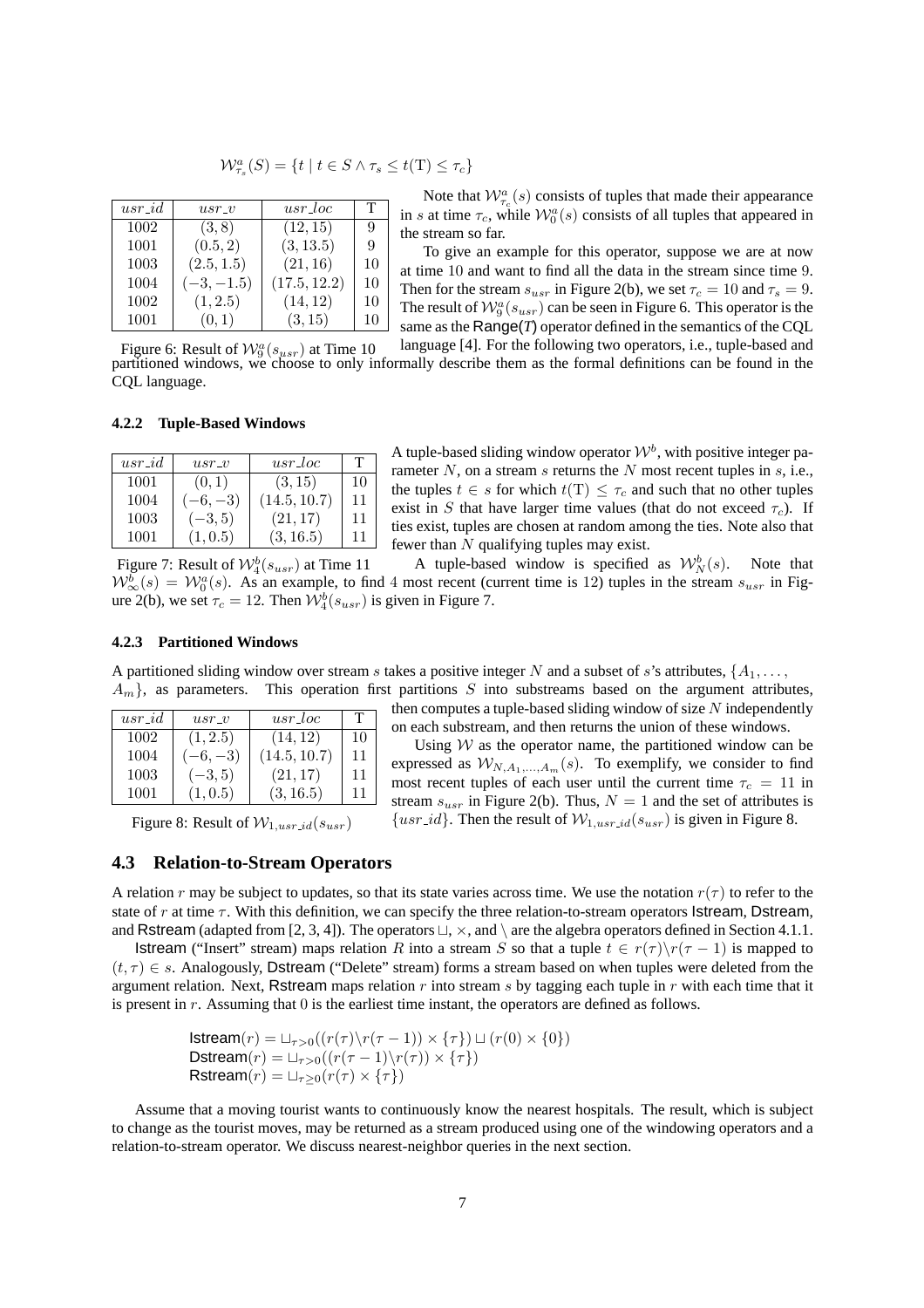We have so far defined relational operators and mapping operators between streams and relations. As locationbased queries involve operations on spatial data, spatial operators are intrinsic to such queries. We treat spatial operators as black boxes and simply assume a set of such operators. Specifically, we will use spatial operators proposed by the OpenGIS Consortium [13] (see Appendix 6).

#### **4.4 One-Time and Continuous Queries**

The recent discussions over location-based queries in the database research community have a particular interest over the so-called continuous queries [28, 34, 36, 37, 53]. In our framework, a one-time query is a combination of stream-to-relation and relation-to-relation operators, while a continuous query is a possibly infinite numbers of one-time queries that are run repeatedly within a specified time interval according to a specified time granularity. The result of a continuous query can either be relations or streams. To generate a stream result, relation-to-stream operators are naturally employed by the continuous query; see Figure 9.



Figure 9: The Working of a Location-Based Query

Let a one-time query be expressed as  $LBQ_p(\mathcal{S}, \mathcal{R})$ , where  $\mathcal S$  and  $\mathcal R$  are argument sets of streams and relations and p is the parameters of the query. Then a continuous query can be expressed as  $CLBQ_p(S, \mathcal{R})$  $[T_s, T_e, \mathcal{G}]$ , where  $T_s$  and  $T_e$  are the start and end time of the continuous query and  $\mathcal{G}$  is the time granularity of

the query. The result of a continuous query can be either a relation (e.g., a relation containing aggregate results) or a stream. If the result is a stream, relation-to-stream operators should also be included in the expressions of continuous queries to map the results into stream.

We choose to use λ-calculus in the definitions of relations and the associated algebraic operators for the purpose of accommodating duplicates and order. An additional outcome of this choice is that we are able to represent any queries that can be expressed using traditional relational algebra in the framework. Thus, the framework is open to new kinds of queries, as new algebraic and mapping operators can be added.

Another interesting question comes from the dissemination of results from continuous location-based queries. A general way is to provide the time-parameterized [52] or "distance-parameterized" [53] query results and employ a "trigger" mechanism either in the server or mobile clients to automatically generate outputs by looking up the time-parameterized query results based on the current location of mobile clients. As we will demonstrate in the following section, such ways of dissemination can also be captured in our framework.

## **5 Location-Based Queries**

The literature covers the processing of a good amount of spatial and spatio-temporal queries which serve as basis and proto-types for LBQs, including range, nearest-neighbor, and reverse nearest-neighbor queries, as well as spatial join queries. Queries can concern past states of reality, or present and (anticipated) future states. Our focus will be on queries that concern the current state.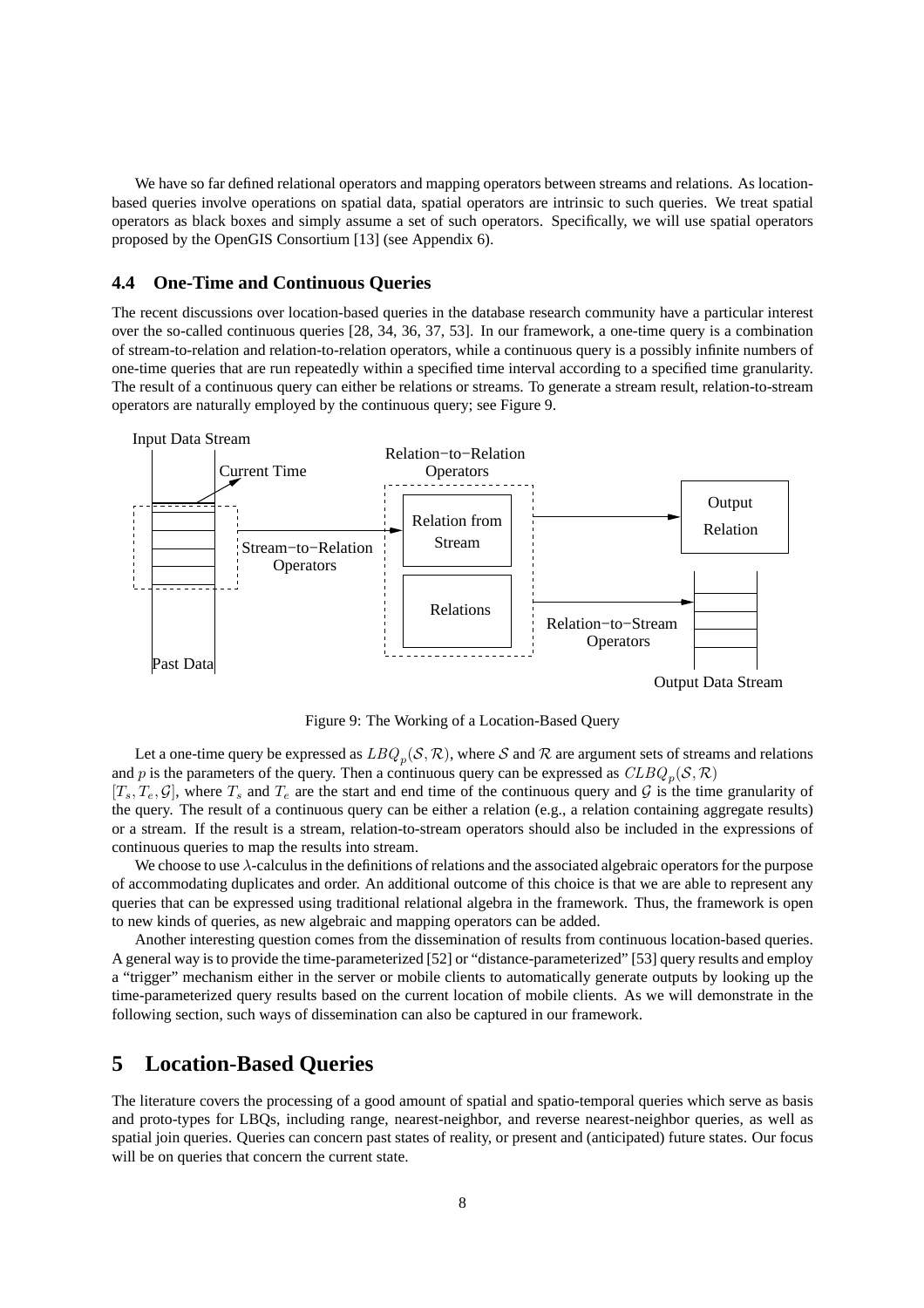We proceed to demonstrate how the semantics of several frequently-discussed queries can be specified: spatial range search, nearest neighbor query, spatial join and a new, so-called location-based skyline query. We end by discussing the categorization of location-based queries.

## **5.1 Spatial Range Query**

Various kinds of spatial range queries are used commonly. A range query may be used for finding all moving objects within a circular or rectangular region around a point of interest; and a continuous range query may be used for the monitoring of a region.

We assume a spatial range  $sr$  is given and define a range query ( $RQ$ ) and continuous range query ( $CRQ$ ) using a combination of stream-to-relation, relation-to-relation, and relation-to-stream operators.

To define the range query, we first obtain the most recent positions of all users. This is done by applying a partition window  $W_{1,usr\_id}(s_{usr})$  to stream  $s_{usr}$  and by applying a function CurLoc, using an extended projection. The function takes as argument a tuple  $t \in s_{usr}$  that records the movement of an object, and it returns the location at time  $\tau_c$  of the object.

$$
r_s = \pi_{usr\_id,usr\_v, \text{CurLoc}(t) \text{ AS loc}}(\mathcal{W}_{1,usr\_id}(s_{usr}))
$$
  
CurLoc(t) = t(usr\\_loc) + t(usr\\_v) \cdot (\tau\_c - t(T))

Then a selection retrieves all users that are inside the spatial region. Operator within $(sr, loc)$  returns true if loc is within spatial range  $sr$ . The one-time range query is then given as follows.

$$
\mathrm{RQ}_{sr}(\lbrace s_{usr} \rbrace, \emptyset) = \sigma_{\text{within}(sr, \mathrm{loc})}(r_s)
$$

Next, assume that the start and end times of the continuous range query are  $T_s$  and  $T_e$ , and that the time granularity is  $G$ . By applying the Rstream operator, the definition of the continuous range query is given next.

$$
\text{CRQ}_{sr}(\{s_{usr}\}, \emptyset)[\mathrm{T}_s, \mathrm{T}_e, \mathcal{G}] = \textsf{Rstream}(\sigma_{\text{within}(sr, \text{loc})}(r_s))[\mathrm{T}_s, \mathrm{T}_e, \mathcal{G}]
$$

| $usr_id$ | $usr\_v$     | loc          | Т  |
|----------|--------------|--------------|----|
|          |              |              |    |
| 1003     | (2,1)        | (17.5, 14.5) | 8  |
| 1004     | $(-2,-1)$    | (21.5, 14.2) | 8  |
| 1003     | (2,1)        | (19.5, 15.5) | 9  |
| 1004     | $(-2,-1)$    | (19.5, 13.2) | 9  |
| 1004     | $(-3, -1.5)$ | (17.5, 12.2) | 10 |
| 1002     | (1, 2.5)     | (14, 12)     | 10 |
|          |              |              |    |

Figure 10: Result of  $C R Q_{sr}({s_{usr}},\emptyset)[0,20,1]$ 

To exemplify, let spatial range sr be a circle with radius  $6$  and center  $(18.5, 10)$  (i.e., the gate of the library), and let  $T_s = 0$ ,  $T_e = 20$ , and  $\mathcal{G} = 1$ . Suppose the current time is 10, the result of the continuous range query against stream  $s_{usr}$  is given in Figure 10. Note that the result is a stream.

According to the above definition, all the users' locations are calculated at each time instant. However, it may be that some users have not reported location data for several hours, rendering their location data useless. This suggests an alternative definition where only location data that has arrived within some time duration from the current time is used. To give the definition, we first obtain the stream of the users' most recent

location data in stream  $S_{usr}$  by combining a time-based window operator  $\mathcal{W}_{\tau_s}^a(S_{usr})$  and a Rstream operator. Then apply the spatial operator "Within" to retrieve users that are inside the spatial region. Using the same  $T_s$ ,  $T_e$ , and G as above and assuming that we are only interested in location data that arrived since time  $\tau_s$ , an alternative definition follows.

$$
\text{CRQ}_{sr,\tau_s}(\{s_{usr}\},\emptyset)[\mathrm{T}_s,\mathrm{T}_e,\mathcal{G}]=\text{Rstream}(\sigma_{\text{within}(sr,\text{loc})}(r'_s))[\mathrm{T}_s,\mathrm{T}_e,\mathcal{G}]
$$

In this definition,  $r'_s$  is  $r_s$  where  $s_{usr}$  is replaced by Rstream( $\mathcal{W}^a_{\tau_s}(s_{usr})$ ), i.e.,

 $r'_s = \pi_{usr\_id,usr\_v, \mathrm{CurLoc}(t)}$  as loc $(\mathcal{W}_{1,usr\_id}(\mathsf{Rstream}(\mathcal{W}_{\tau_s}^a(s_{usr}))))$  .

Intuitively, this query may miss some users who are actually inside the spatial range, but have not reported their location for some time.

Another observation from the result in Figure 10 is the redundant data. For instance, the tuples related to users with  $usr\_id$  as 1003, 1004 frequently appear in the output stream. If we only want to continuously know all the moving users that appeared inside the spatial range, we can obtain the one-time result, as shown in the following.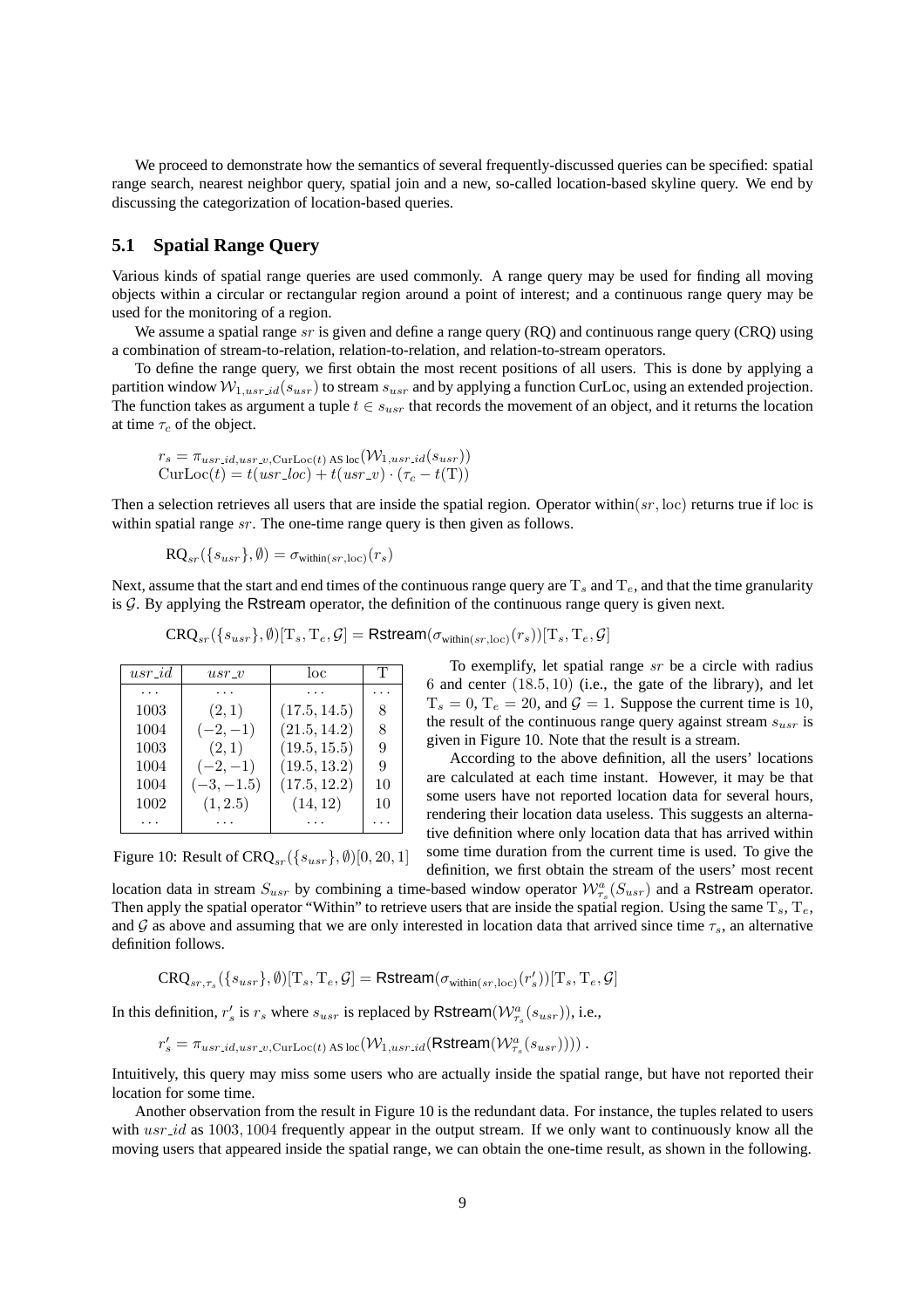$roup(\pi_{usr\_id}(\mathcal{W}^a_{\tau_c-\mathrm{T}_s}(S_{usr})))$ 

And then map the result into stream with the Istream operator.

 $\text{CRQ}_{sr,\tau_s}^{range}(\{s_{usr}\}, \emptyset)[\mathrm{T}_s, \mathrm{T}_e, \mathcal{G}] = \textsf{Istream}(rdup(\pi_{usr\_id}(\mathcal{W}_{\tau_c-\mathrm{T}_s}^a(S_{usr}))))[\mathrm{T}_s, \mathrm{T}_e, \mathcal{G}]$ 

There are a variety of choices for representing one type of location-based query. For these range queries and subsequent location-based queries in our discussion, we choose, from several alternative representations, the one that we felt most expressive and understandable.

#### **5.2 Nearest Neighbor Query**

The k nearest neighbor query (kNNQ) is another basic type of location-based query. Example uses include locating the nearest hospitals or emergency vehicles. To formulate the query that finds the  $k$  nearest neighbors of a moving user with  $usr_id$  as  $m_id$ , we first define several auxiliary functions.

A partitioning window query  $W_{1,usr, id}(s_{usr})$  first retrieves the most recent position data for each object from the stream. Then a selection with predicate  $usr_id = m_id$  is applied to retrieve the position data for our object. Let  $r_l$  denote the relation resulting from this selection, i.e.,

$$
r_l = \sigma_{usr\_id = m\_id}(\mathcal{W}_{1,usr\_id}(s_{usr}))
$$

To compute the k objects nearest to  $m_id$ , we calculate, using a spatial operator "dist," the distance between  $m_id$ 's current location and the locations of all other objects, which are stored in attribute  $obj\_loc$  of  $r_{obj}$ . As the next step in computing the query, we apply a generalized projection to associate the distance to the user object with each other object:

$$
r_s = \pi_{obj\_id,obj\_loc,obj\_type,dis}(r_{obj} \times r_l)
$$

Here, "dis" denotes dist( $obj\_loc$ , CurLoc(t)), function CurLoc(t) was defined earlier, and t denotes a tuple from the argument relation.

Then we apply the *sort* and *top* operators to  $r<sub>s</sub>$  to express the query.

$$
kNNQ_{m_id,k}(\{s_{usr}\}, \{r_{obj}\}) = top_k(sort_{dis}(r_s))
$$

Let  $r_p = \sigma_{obj\_type = 'ATM}$  machine'( $r_{obj}$ ) contain all AMT machines and consider the query kNNQ<sub>1004,1</sub>  $({s_{usr}}, {r_p})$  issued at time  $\tau_c = 9$ . The query finds the ATM machine nearest to user 1004. Using the definition, a window operator extracts all the most recent tuples for each user from stream  $s_{usr}$ . Then the tuple with  $usr_id =$ 1004,  $usr_\textit{-}v = (-1.5, -3)$ ,  $usr_\textit{-}loc = (21.5, 14.2)$ , and  $\tau = 8$  is selected. The current location is approximated as  $(21.5, 14.2) + (-2, -1) \cdot (9 - 8) = (19.5, 13.2)$ . (We choose to use Manhattan distance throughout this paper. It calculates the distance between points  $(x_1, y_1)$  and  $(x_2, y_2)$  as  $|x_2 - x_1| + |y_2 - y_1|$ ). Among all objects in relation  $r_p$ , the object with  $obj\_id = 310$  is selected.

If the user is interested in keeping knowing the nearest ATM machine while moving, we need to add relationto-stream operators and represent the query as a continuous nearest neighbor query. The expression is as follows:

$$
\mathrm{CKNNQ}_{m_id,k}(\{s_{usr}\}, \{r_{obj}\})[\mathrm{T}_s, \mathrm{T}_e, \mathcal{G}] = \mathsf{Rstream}(\mathrm{kNNQ}_{m_id,k}(\{s_{usr}\}, \{r_{obj}\}))[\mathrm{T}_s, \mathrm{T}_e, \mathcal{G}]
$$

The result of CkNNQ<sub>1004,1</sub> ( ${s_{usr}}$ ,  ${r_p}$ )[0, 20, 1] is shown in Figure 11.

| $obj_id$ | $obj\_loc$ | $obj\_type$ | dis | $\tau$ |
|----------|------------|-------------|-----|--------|
|          |            |             |     |        |
| 310      | (21, 11.5) | ATM machine | 3.2 | 8      |
| 310      | (21, 11.5) | ATM machine | 3.2 | 9      |
| 310      | (21, 11.5) | ATM machine | 4.2 | 10     |
| 309      | (14, 10)   | ATM machine |     | 11     |
| 309      | (14, 10)   | ATM machine | 3.5 | 12     |
|          |            |             |     |        |

Figure 11: CkNNQ over Relation  $r_p$ 

The continuous query keep running the one time nearest neighbor query with the current location of the moving user at each time instance.

A popular strategy for processing such continuous queries is, by assuming that a trajectory or route of the moving user is known, to pre-compute the nearest neighbors to each location of the route so that the whole trajectory is cut into segments with each segment corresponding to one nearest neighbor. Then the continuous query just need to look through the pre-computed relations for real-time results. For instance, take the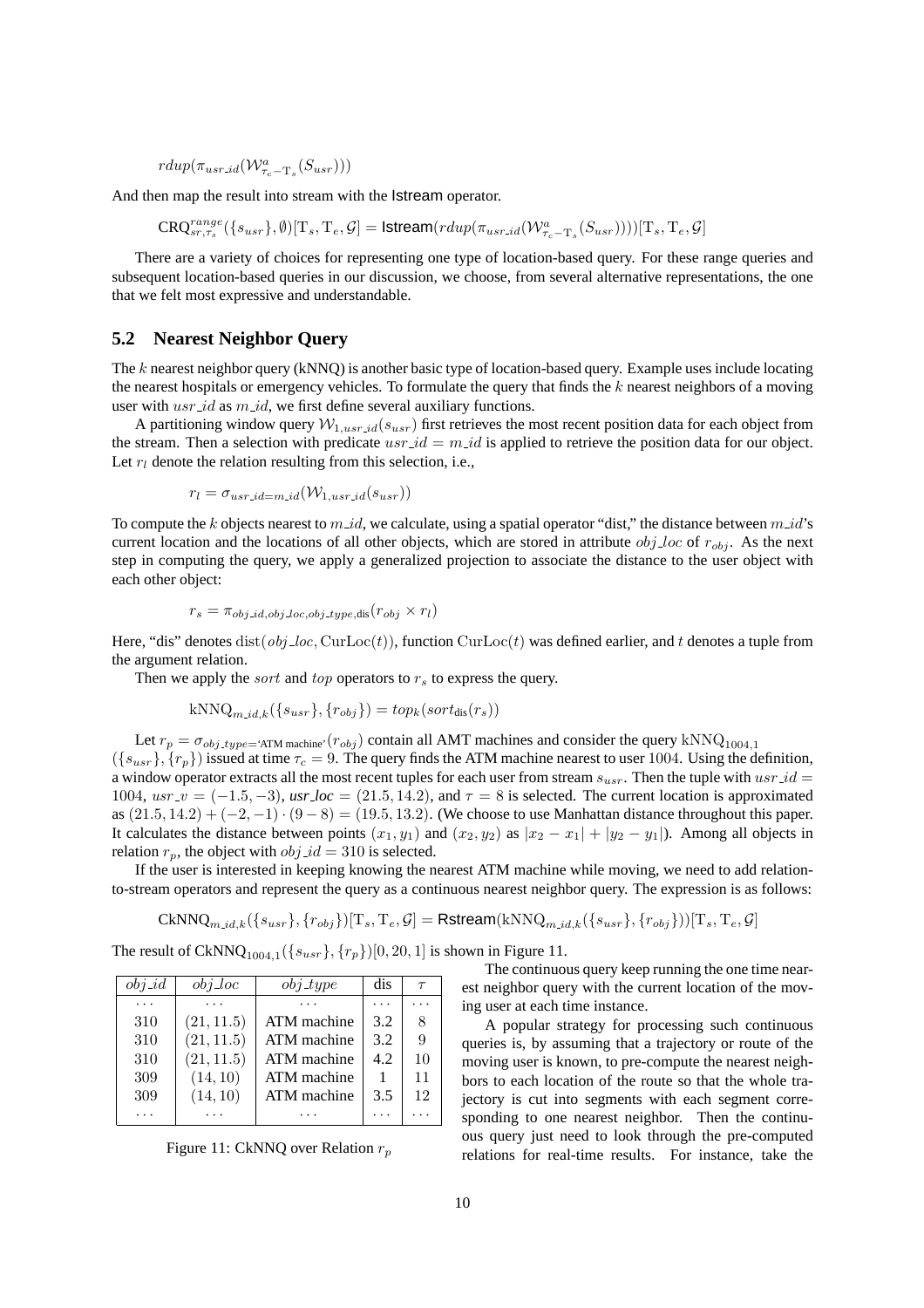moving user with  $usr_id = 1004$  as an example, suppose we are at time 8 and the user's future trajectory (also shown in Figure 2(a)) is a line segment containing the following sequence of two-dimensional locations,  $(21.5, 14.2), (17.5, 12.2), (14.5, 10.7), (9.5, 8.2), (8.5, 7.7), (5.5, 6.2)$ . We pre-compute the nearest ATM machine to any locations on this trajectory and save the distance-parameterized result into relation  $r_{ATM}$ . As shown in Figure 12, following each nearest neighbor, the whole trajectory is partitioned into several segments, with each segment corresponds to the  $dist_range$  column in the  $r_{ATM}$  relation. The value of the *dist\_range* column is computed as the distance (note that this distance is the 1-dimensional Manhattan distance on the linear trajectory) from a location on the trajectory to the start location (21.5, 14.2). The efficiency of processing a continuous query will be improved with this pre-computed result. Using the same  $r_l$ , dist and CurLoc(t) described above, the continuous query can be expressed as in the following.

 $CKNNQ_{(21.5,14.2),1}(\lbrace s_{usr}\rbrace, \lbrace r_{ATM}\rbrace)[T_s, T_e, \mathcal{G}]=$  $Rstream(\sigma_{dist((21.5,14.2),\text{CurLoc}(t)) \in dist\_range}(r_{ATM} \times r_l))[\text{T}_s, \text{T}_e, \mathcal{G}]$ 

| $NN\_obj\_id$ | $dist\_range$   |
|---------------|-----------------|
| 310           | (0, 5.31)       |
| 309           | (5.31, 13.752)  |
| 306           | (13.752, 17.89) |

Another interesting variant of the nearest neighbor query is the so-called **reverse nearest neighbor** search. Given a set of objects and one of them as a query object, the (monochromatic) reverse nearest neighbor query finds all the objects that have the query object as their closest object. Another interesting extension is the bichromatic reverse nearest neighbor search. Given two categories of objects, the bichromatic reverse nearest neighbor query re-

Figure 12: Relation  $r_{ATM}$ 

turns the objects that belong to the opposite category than the query object and have this query object as the closest from all the objects in the same category as the query object. We consider the representation of the bi-chromatic reverse nearest neighbor query. For instance, for the point of interest with  $obj_id = 304$  (the library in Figure 2(a)), we want to search its reverse nearest neighbor users listed in relation  $r_{usr}$  (shown in Figure 1) with locations in stream  $s_{usr}$ . We can use the kNNQ query to find nearest neighbor point of interest to all the moving users. Then the RkNNQ query is just to find those moving users having nearest neighbor point of interest as  $obj\_id = 304$ .

$$
RkNNQ_{304,1}(\{s_{usr}\}, \{r_{obj}, r_{usr}\}) = (\sigma_{kNNQ_{usr_id,1}(\{s_{usr}\}, \{r_{obj}\}).obj_id=304}(r_{usr}))
$$

It is also possible to re-use the distance join (denoted as D-Join) and distance semi-join (denoted as DS-Join) operators described in [27] for representing nearest neighbor and reverse nearest neighbor queries. We omit these redundant representations and proceed to discuss these two spatial join queries in the following.

#### **5.3 Spatial Join Query**

Although a variety of spatial join queries exist [38], we focus on the distance join query and its variants [17, 27] as it is of more interest to location based services. We omit the formal definition of spatial distance join and semi-join as they have been represented with a SQL-like language elsewhere [27] and include them directly into the framework.

Given two sets of objects with spatial locations, the distance join operation computes a subset of the Cartesian products of the two sets and, based on the distance, specifies an order on the result. The distance is computed in terms of location attributes of objects in two sets. We can also apply a predicate to limit the resulting data to a range. The distance semi-join is a special case of the distance join. It finds, for each object in the first set, its nearest object in the second set.

To give an example for the distance join (denoted as D-Join) operation, let us consider to find all pairs of moving users in stream  $s_{usr}$  and toilets in relation  $r_{obj}$  whose distance is less than a given value,  $d_{mt}$ . The query can be expressed as in the following.

$$
\text{D-Join}_{dis \leq d_{mt}}(\pi_{usr\_id, obj\_id, dis}(\mathcal{W}_{1,usr\_id}(s_{usr} \times \pi_{obj\_id, obj\_loc}(\sigma_{obj\_type='public\, (r_{obj}))))
$$

Suppose current time is 12, then the locations of the four moving users can be calculated from the window operation over  $s_{usr}$ . If we set  $d_{mt} = 6$ , the result of the query, based on the expression above, can be found in Figure 13.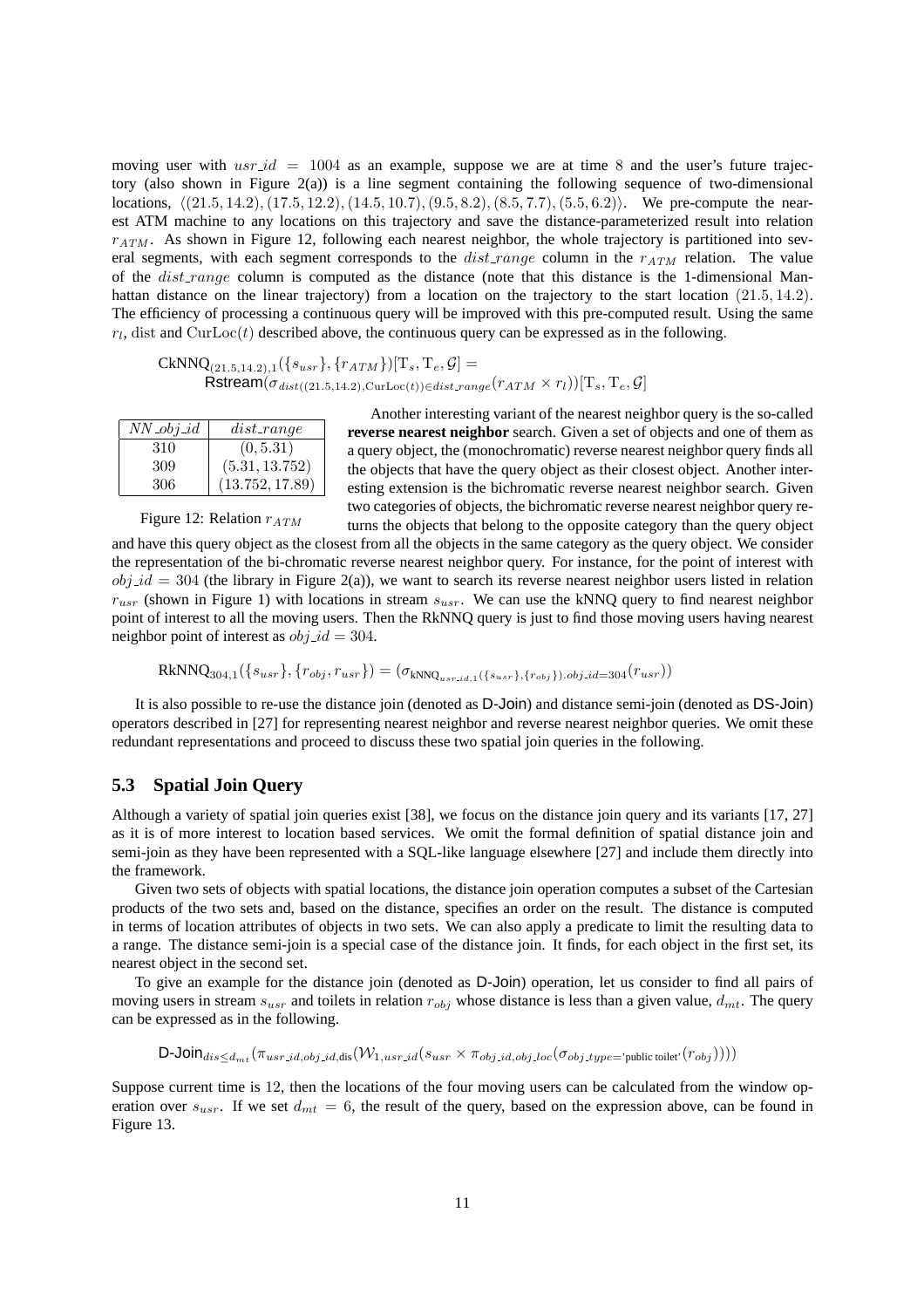| $usr_id$ | $obj_id$ | dis |
|----------|----------|-----|
| 1001     | 311      | 5   |
| 1002     | 312      | 3   |
| 1004     | 312      | 5.3 |

Figure 13: Result of Distance Join

The distance semi-join operator can be used for representing reverse nearest neighbor query. Here we consider to use this operator to express the so-called "closest pair" query [17]. Given two sets of objects with their spatial locations, this query retrieves  $k$  closest pairs. Following the above example, if we want to find  $k$  closest pair of moving users and toilets, the expression of the query, denoted as kCPair, is in the following.

 $kCPair_k({s_{usr}}, {r_{obj}})$  $top_k(sort_{dis}(DS\text{-Join}(\pi_{usr\_id,obj\_id,dis}(\mathcal{W}_{1,usr\_id}(s_{usr} \times \pi_{obj\_id,obj\_loc}(\sigma_{obj\_type='public\,}(\tau_{obj})))))))$ 

Due to the natural similarity and inheritance from spatial and spatio-temporal queries, a lot of other locationbased queries can be found by further exploring on the research literature over the spatial database area. We choose to turn our focus of discussion on accommodating the multiple preferences considered by the locationbased queries. Such queries require definition of novel relation-to-relation operators based on the basic operators and combination of the new operators with other mapping operators. In the following, as an example, we discuss a location-based skyline query.

#### **5.4 Location-Based Skyline Query**

The query assumes the following scenario. A user drives along a pre-defined route towards a destination. The user wants to visit one or several points of interest enroute. The most attractive of the qualifying points of interest are those that are nearest to the user's current location and that result in the smallest detour. The detour is the extra distance traveled if the user visits the point of interest and then travels to the destination.

Let  $r_l$ , CurLoc and t be as defined earlier. We assume that spatial operator "dist" takes into account the user's route, and we denote the user's destination by *dest*. Then the detour *fe* can be expressed as follows.

 $f_{\mathcal{E}}(\text{obj} \text{ } \text{loc}, t, \text{ } \text{dest}) = \text{dist}(\text{obj} \text{ } \text{loc}, \text{CutLoc}(t)) + \text{dist}(\text{obj} \text{ } \text{loc}, \text{ } \text{dest}) - \text{dist}(\text{CutLoc}(t), \text{ } \text{dest})$ 

Next, a (generalized) projection is applied to the Cartesian product of  $r_{obj}$  and  $r_l$  to get all the objects' distances and detours to the user:

$$
r_s = \pi_{obj\_id,obj\_type,dis,det}(r_{obj} \times r_l)
$$

Here, "dis" denotes dist $(obj\_loc, CurLoc(t))$  and "det" denotes  $fe(obj\_loc, t, dest)$ . Finally, the skyline operation generates the result.

 $\text{SQ}_{m \text{ id }dest}(s_{usr}, r_{obj}) = skyline_{dis,det}(r_s)$ 

| $obj_id$ | $obj\_type$ | dis  | det  |
|----------|-------------|------|------|
| 306      | ATM machine | 19.2 | 6.4  |
| 307      | ATM machine | 20.3 | 16.6 |
| 308      | ATM machine | 21.9 | 20.8 |
| 309      | ATM machine | 5.7  |      |
| 310      | ATM machine | 42   |      |

Figure 14: Intermediate Result

Following the scenario described above, let the current time  $\tau_c = 10$  and assume a user with  $usr_id = 1004$  wants to go to an ATM machine enroute to the destination, the location of which is  $(5.5, 6.2)$ . For simplicity, we use direct line segments as routes between two points. The current location of the user is (17.5, 2.2). For all static objects with  $usr\_type$  "ATM machine," the distance and detour are listed in Figure 14. The skyline operator returns the last two tuples.

#### **5.5 Towards a Categorization of Location-Based Queries**

A complete list of all LBQs may be impossible as novel queries may appear due to the discover of new locationbased services. We proceed to explore the space of existing LBQs by presenting several orthogonal categorizations of such queries. Our discussion also considers a recent paper [20] addressing the issue related to the taxonomy of location-based services.

First, as most location-based queries are issued from query objects over data objects, we can categorize these queries based on whether the query and data objects are moving or stationary. A stationary query object, e.g., a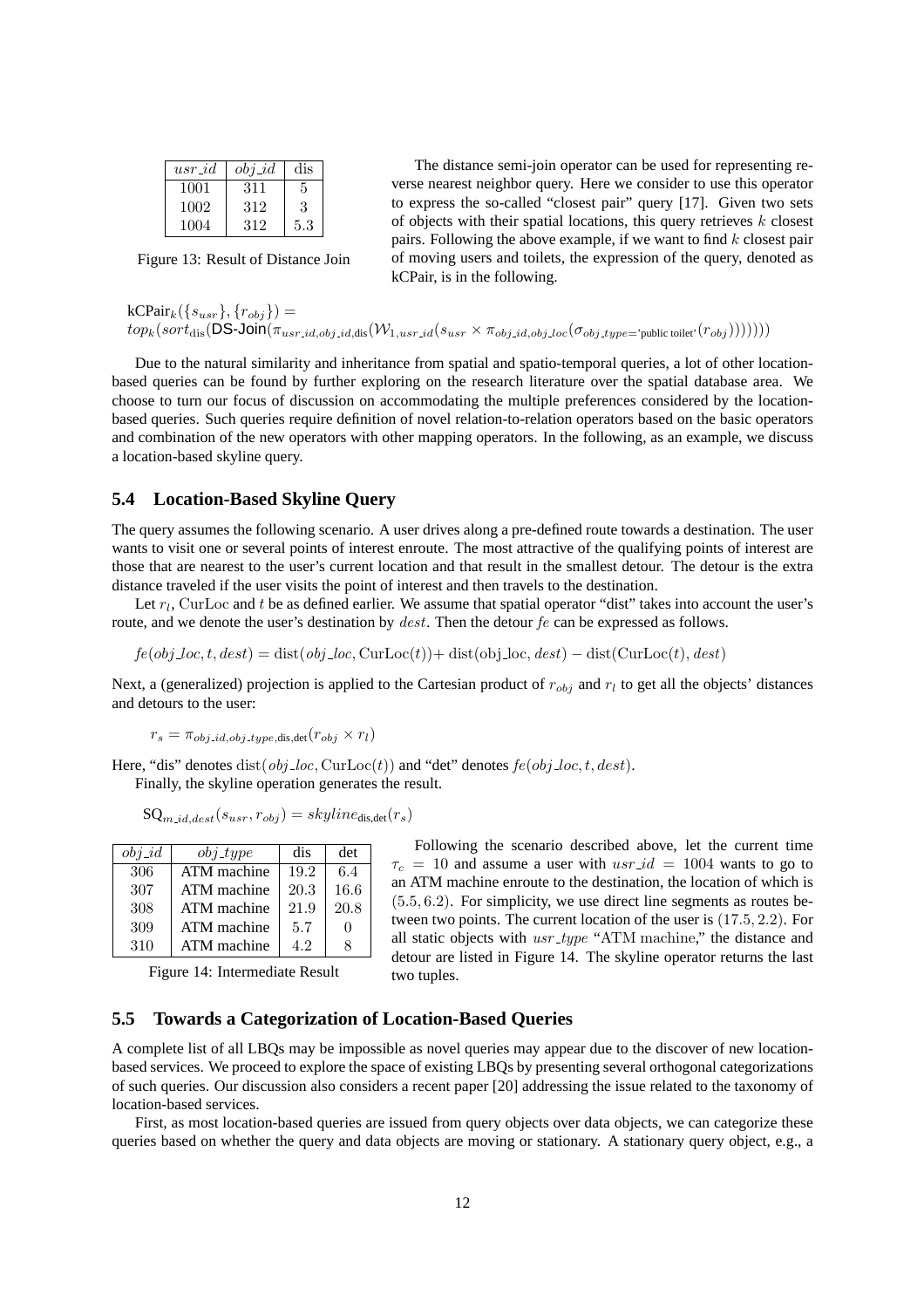supermarket, may ask for moving mobile users passing by in a recent hour. A moving mobile user, as a moving query object, may ask for nearest gas stations.

Second, queries can be categorized according to whether they are one-time or continuous queries. Continuous queries may be classified further, based on whether they are constant or time-parameterized. The latter occurs when a query refers to the (variable) current time. An example is a continuous query that retrieves all objects currently within a spatial range. A corresponding constant query might retrieve all objects that are (currently believed to be) within a spatial range at some fixed near future time. Constant continuous queries have been termed "persistent" in the literature.

Third, one can also classify the queries based on the spatial scenario where the query is concerned with, i.e., the non-constrained Euclidean space (e.g., movement of aircraft), the transportation networks, and the infrastructureconstrained space. As an example for the last scenario, let us consider user Clark in Figure 2(a), this user's movement is partially-constrained by the lake.

Fourth, queries can be categorized based on whether they refer to data concerning the past, present, or future states of reality. For instance, a mobile user driving on a route may be interested in finding restaurants open in the next 2 hours.

Fifth, based on the cardinality of query objects and data objects, queries may be classified as being either "oneto-many" or "many-to-many." The former queries apply one predicate to many objects, returning one set, multiset, or list of objects. The latter conceptually repeatedly applies many different predicates to many objects, potentially retrieving many objects for each predicate. A simple selection is thus an example of the former. The k nearest neighbor query in Section 5.2 retrieves (up to) k objects that are the nearest to some (i.e., "one") specified object; it is thus also a "one-to-many" query. In contrast, joins are "many-to-many" queries: The predicate involving one (left hand side) object is applied to many (right hand side) objects, and this repeated many times. The so-called "closest pair" query, which finds pairs of objects from two different groups that are closest, is also a "many-tomany."

Sixth, based on the time at which a query is registered to the system, it can be "pre-defined," meaning that it is present before the streams it uses start, or it can be "ad hoc," meaning that it is registered after at least one of its streams has started.

## **6 Summary and Future Work**

Substantial research has been reported on query processing in relation to mobile services, in particular locationenabled mobile services. Different techniques are applicable to different kinds of queries. Based on results from stream and temporal databases, this paper proposes a framework for capturing the semantics of the diverse kinds of queries that are relevant in this context. By enabling the definition of queries in a single framework, the paper's proposal enables the comparison of queries.

The framework consists of data types, relations and streams, as well as algebraic operations on relations and operations that map between streams and relations. The specific representations of spatial data and the associated operations on these are treated as black boxes, in order to enable applicability across different such representations and operations. The extensibility of the framework was exemplified by adding a skyline operator.

The use of the framework was illustrated by the definition of several location-based queries and corresponding variants, spatial range query, nearest-neighbor query, spatial join query, and location-based skyline query. Toy examples were given for illustrating these queries. Focus has been on the capture of the semantics of LBQs, and how to use one-time or continuous queries in actual location-based services is beyond the scope of the paper.

This paper represents initial work, and future work may be pursued in several directions. First, the framework may be enriched in various ways. One is to introduce explicit representations of the space within which the spatial objects are located and move, e.g., road networks. Second, while this paper has given one definition of several location-based queries, it would be worthwhile to explore the different possible semantics that may be given to queries within the framework. Such a study may reveal whether or not desirable semantics can be specified in all cases. Third, although interesting initial steps have been taken in this direction (e.g., [20, 43]), more work on taxonomies for location-based queries is desirable.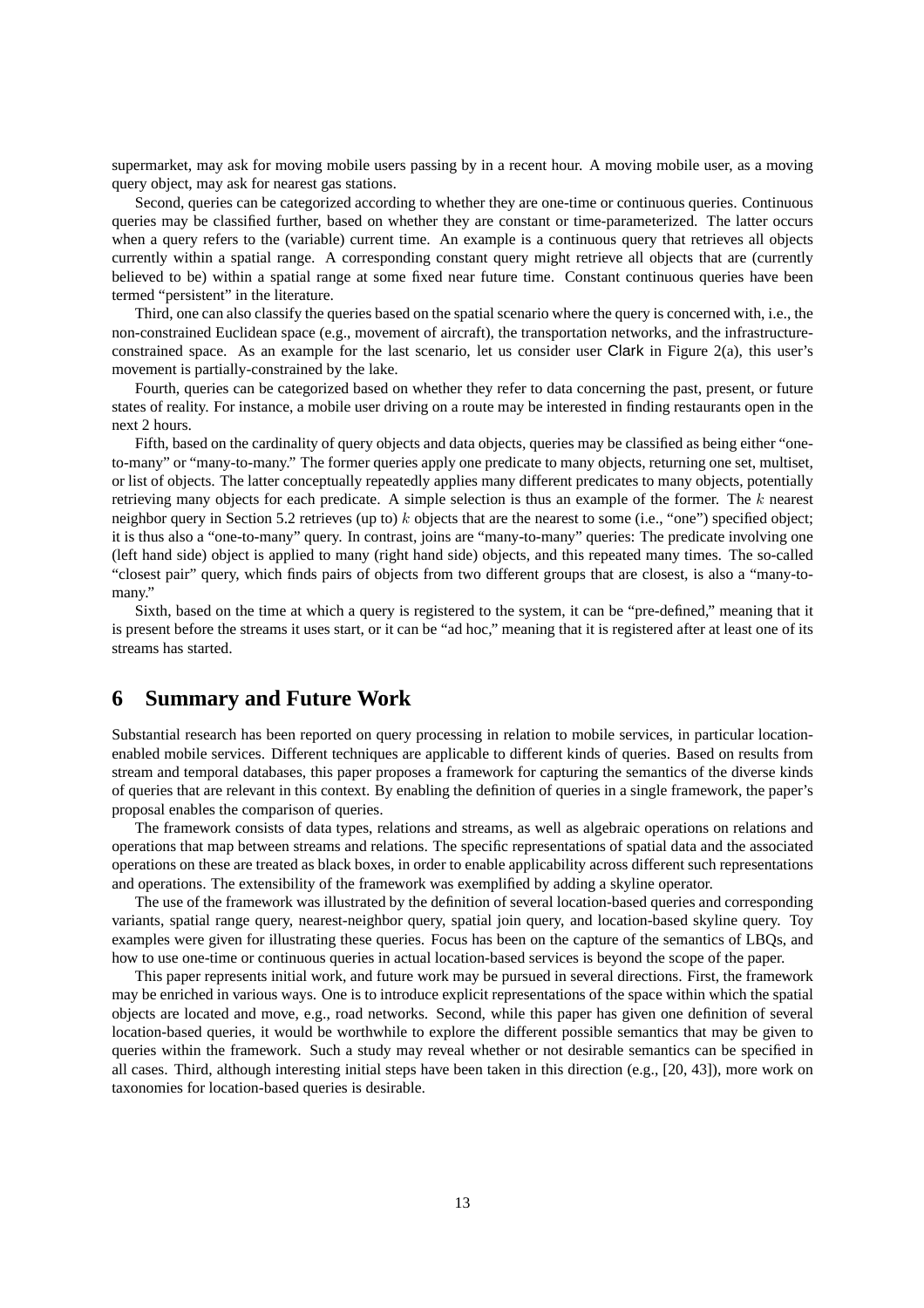## **References**

- [1] P. Atzeni and V. De Antonellis. *Relational Database Theory.* Benjamin Cummings, 1993.
- [2] A. Arasu, S. Babu, and J. Widom. An Abstract Semantics and Concrete Language for Continuous Queries over Streams and Relations. Technical Report. Department of Computer Science, Stanford University, 12 pages, 2002.
- [3] A. Arasu, S. Babu, and J. Widom. The CQL Continuous Query Language: Semantic Foundations and Query Execution. Technical Report. Department of Computer Science, Stanford University, 32 pages, 2003.
- [4] A. Arasu and J. Widom. A Denotational Semantics for Continuous Queries over Streams and Relations. Technical Report. Department of Computer Science, Stanford University, 8 pages, Mar. 2004
- [5] B. Babcock, S. Babu, M. Datar, R. Motwani, and J. Widom. Models and Issues in Data Stream Systems. In *Proc. PODS,* pp. 1–16, 2002.
- [6] R. Benetis, C. S. Jensen, G. Karciauskas, and S. Šaltenis. Nearest Neighbor and Reverse Nearest Neighbor Queries for Moving Objects. In *VLDB J.,* 15(3): 229–249, 2006.
- [7] S. Borzsonyi, D. Kossmann, and K. Stocker. The Skyline Operator. In *Proc. ICDE,* pp. 421–430, 2001.
- [8] N. Beckmann, H. P. Kriegel, R. Schneider, B. Seeger. The R\*-Tree: An Efficient and Robust Access Method for Points and Rectangles. In *Proc. SIGMOD,* pp. 322–331, 1990.
- [9] P. Bonnet, J. Gehrke, P. Seshadri. Towards Sensor Database Systems. In *Proc. MDM,* pp. 3–14, 2001.
- [10] D. Carney, U. Centintemel, M. Cherniack, C. Convey, S. Lee, G. Seidman, M. Stonebraker, N. Tatbul, and S. Zdonik. Monitoring Streams: A New Class of Data Management Applications. In *Proc. VLDB,* pp. 215– 226, 2002.
- [11] S. Chandrasekaran, O. Cooper, A. Deshpande, M. J. Franklin, J. M. Hellerstein, W. Hong, S. Krishnamurthy, S. Madden, V. Raman, F. Reiss, M. Shah. TelegraphCQ: Continuous Dataflow Processing for an Uncertain World. In *Proc. 1st Biennal Conf. on Innovative Data Syst. Res,* pp. 269–280, 2003.
- [12] J. Chen, D. J. DeWitt, F. Tian, and Y. Wang. NiagaraCQ: A Sclalable Continuous Query System for Internet Databases. In *Proc. SIGMOD,* pp. 379–390, 2000.
- [13] E. Clementini and P. D. Felice. Spatial Operators. In *SIGMOD Record,* 29(3): 31–38, 2000.
- [14] S. Chandrasekaran and M. Franklin. Streaming Queries Over Streaming Data. In *Proc. VLDB,* pp. 203–214, 2002.
- [15] J. Chomicki, P. Godfrey, J. Gryz, and D. Liang. Skyline with Presorting. In *Proc. ICDE,* pp. 717–816, 2003.
- [16] C. Cranor, Y. Gao, T. Johnson, V. Shkapenyuk, and O. Spatscheck. Gigascope: A Stream Database for Network Application. In *Proc. SIGMOD,* pp. 647–651, 2003.
- [17] A. Corral, Y. Manolopoulos, Y. Theodoridis, and M. Vassilakopoulos. Closest Pair Queries in Spatial Databases. In *Proc. SIGMOD,* pp. 189–200, 2000.
- [18] L. Forlizzi, R. H. Güting, E. Nardelli, and M. Schneider. A Data Model and Data Structures for Moving Objects Databases. In *Proc. SIGMOD,* pp. 319–330, 2000.
- [19] H. Ferhatosmanoglu, I. Stanoi, D. Agrawal, and A. El Abbadi. Constrained Nearest Neighbor Queries. In *Proc. SSTD,* pp. 257–276, 2001.
- [20] K. Gratsias, E. Frentzos, V. Delis, Y. Theodoridis. Towards a Taxonomy of Location Based Services. In *Proc. W2GIS,* 2005.
- [21] L. Golab and M. Tamer Özsu. Issues in Data Stream Management. In *SIGMOD Record*, 32(2): 5–14, 2003.
- [22] A. Guttman. R-Trees: A Dynamic Index Structure for Spatial Searching. In *Proc. SIGMOD,* pp. 47–57, 1984.
- [23] Q. Hart, M. Gertz. Indexing Query Regions for Streaming Geospatial Data. In *Proc. STDBM,* pp. 49–56, 2004.
- [24] X. Huang, C. S. Jensen. Towards A Streams-Based Framework for Defining Location-Based Queries. In *Proc. STDBM,* pp. 78–85, 2004.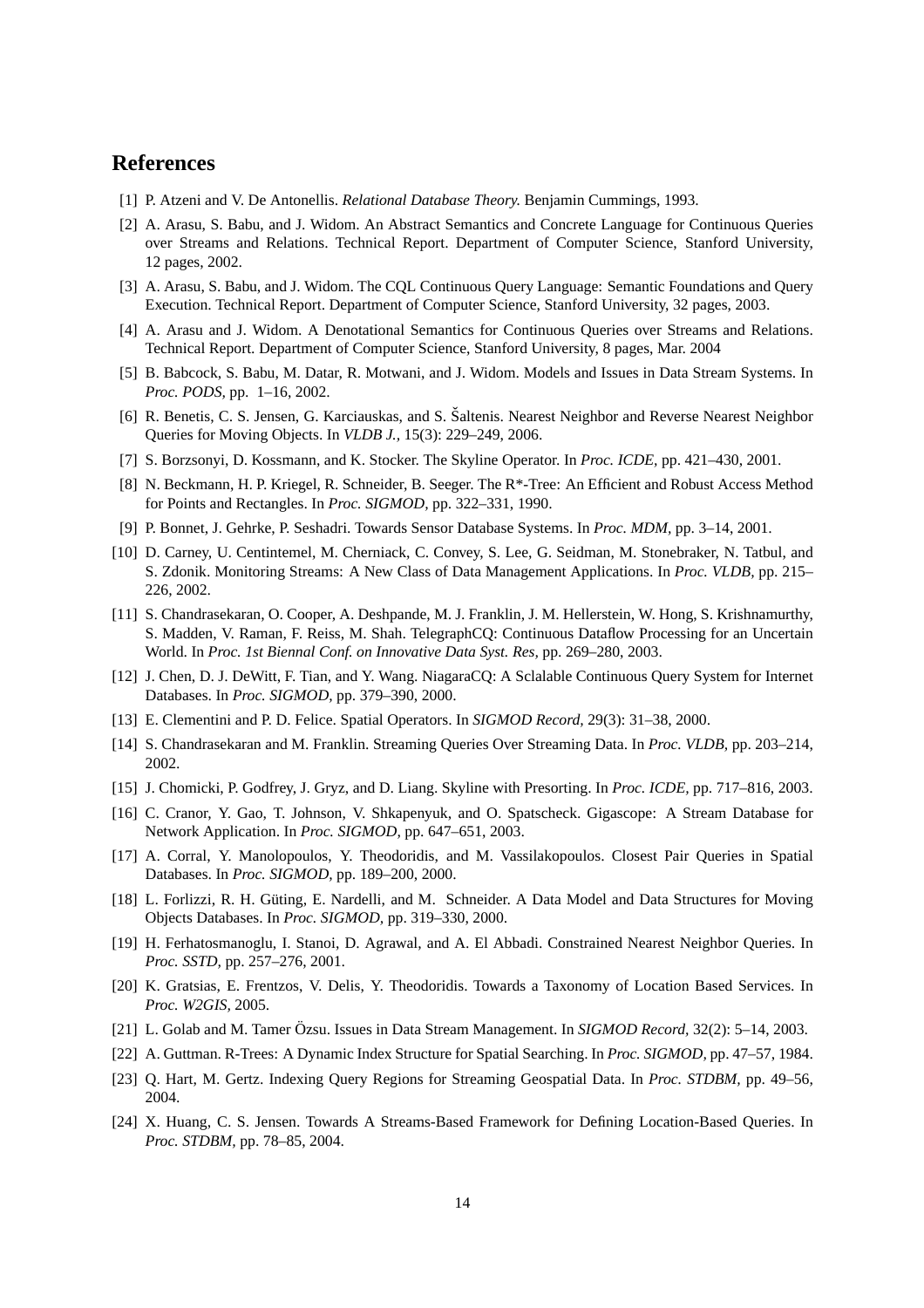- [25] X. Huang, C. S. Jensen. In-Route Skyline Querying for Location-Based Services. In *Proc. W2GIS,* pp. 120– 135,2004.
- [26] C. Hage, C. S. Jensen, T. B. Pedersen, L. Speičys, and I. Timko. Integrated Data Management for Mobile Services in the Real World. In *Proc. VLDB,* pp. 1019–1030, 2003.
- [27] G. R. Hjaltason and H. Samet. Incremental Distance Join Algorithms for Spatial Databases. In *Proc. SIG-MOD,* pp. 237–248, 1998.
- [28] H. Hu, J. Xu, D. L. Lee. A Generic Framework for Monitoring Continuous Spatial Queries over Moving Objects. In *Proc. SIGMOD,* pp. 479–490, 2005.
- [29] G. S. Iwerks, H. Samet, K. Smith. Continuous K-Nearest Neighbor Queries for Continuously Moving Points with Updates. In *Proc. VLDB,*, pp. 512–523, 2003.
- [30] G. S. Iwerks, H. Samet, K. Smith. Maintenance of Spatial Semijoin Queries on Moving Points. In *Proc. VLDB,* pp. 828–839, 2004.
- [31] D. Kossmann, F. Ramsak, and S. Rost. Shooting Stars in the Sky: An Online Algorithm for Skyline Queries. In *Proc. VLDB,* pp. 275–286, 2002.
- [32] X. Liu, H. Ferhatosmanoglu. Efficient k-NN Search on Streaming Data Series. In *Proc. SSTD,* pp. 83–101, 2003.
- [33] L. Liu, C. Pu, W. Tang. Continual Queries for Internet-Scale Event-Driven Information Delivery. In *IEEE Trans. Knowledge and Data Eng.,* 11(4): 610–628, 1999.
- [34] K. Mouratidis, D. Papadias, M. Hadjieleftheriou. Conceptual Partitioning: An Efficient Method for Continuous Nearest Neighbor Monitoring. In *Proc. SIGMOD,* pp. 634–645, 2005.
- [35] S. Madden, M. Shah, J. Hellerstein, and V. Raman. Continuously Adaptive Continuous Queries Over Streams. In *Proc. SIGMOD,* pp. 49–60, 2002.
- [36] M. F. Mokbel, X. Xiong, and W. G. Aref. SINA: Scalable Incremental Processing of Continuous Queries in Spatio-temporal Databases. In *Proc. SIGMOD,* pp. 623–634, 2004.
- [37] M. F. Mokbel, X. Xiong, M. A. Hammad, W. G. Aref. Continuous Query Processing of Spatio-temporal Data Streams in PLACE. In *Proc. STDBM,* pp. 57–64, 2004.
- [38] O. Günther. Efficient Computation of Spatial Joins. In *Proc. ICDE*, pp. 50–59, 1993.
- [39] K. Patroumpas, T. K. Sellis. Managing Trajectories of Moving Objects as Data Streams. In *Proc. STDBM,* pp. 41–48, 2004.
- [40] D. Papadias, Q. Shen, Y. Tao, and K. Mouratidis. Group Nearest Neighbor Queries. In *Proc. ICDE,* pp. 301– 312, 2004.
- [41] D. Papadias, Y. Tao, G. Fu, and B. Seeger. An Optimal and Progressive Algorithm for Skyline Queries. In *Proc. SIGMOD,* pp. 467–478, 2003.
- [42] L. Qiao, D. Agrawal, and A. E. Abbadi. Supporting Sliding Window Queries for Continuous Data Streams. In *Proc. SSDBM,* pp. 85–94, 2003.
- [43] A. Y. Seydim, M. H. Dunham, and V. Kumar. Location Dependent Query Processing. In *Proc. MobiDE,* pp. 47–53, 2001.
- [44] M. Sullivan, A. Heybey. Tribecca: A System for Managing Large Databases of Network Traffic. In *Proc. ICDE,* pp. 80–89, 1995.
- [45] S. Šaltenis and C. S. Jensen. Indexing of Moving Objects for Location-Based Services. In Proc. ICDE, pp. 463–472, 2002.
- [46] G. Slivinskas, C. S. Jensen, R. T. Snodgrass. Bringing Order to Query Optimization. In *SIGMOD Record,* 31(2): 5–14, 2002.
- [47] Z. Song and N. Roussopoulos. K-Nearest Neighbor Search for Moving Query Point. In *Proc. SSTD,* pp. 79– 96, 2001.
- [48] S. Shekhar and J. S. Yoo. Processing In-Route Nearest Neighbor Queries: A Comparison of Alternative Approaches. In *Proc. GIS,* pp. 9–16, 2003.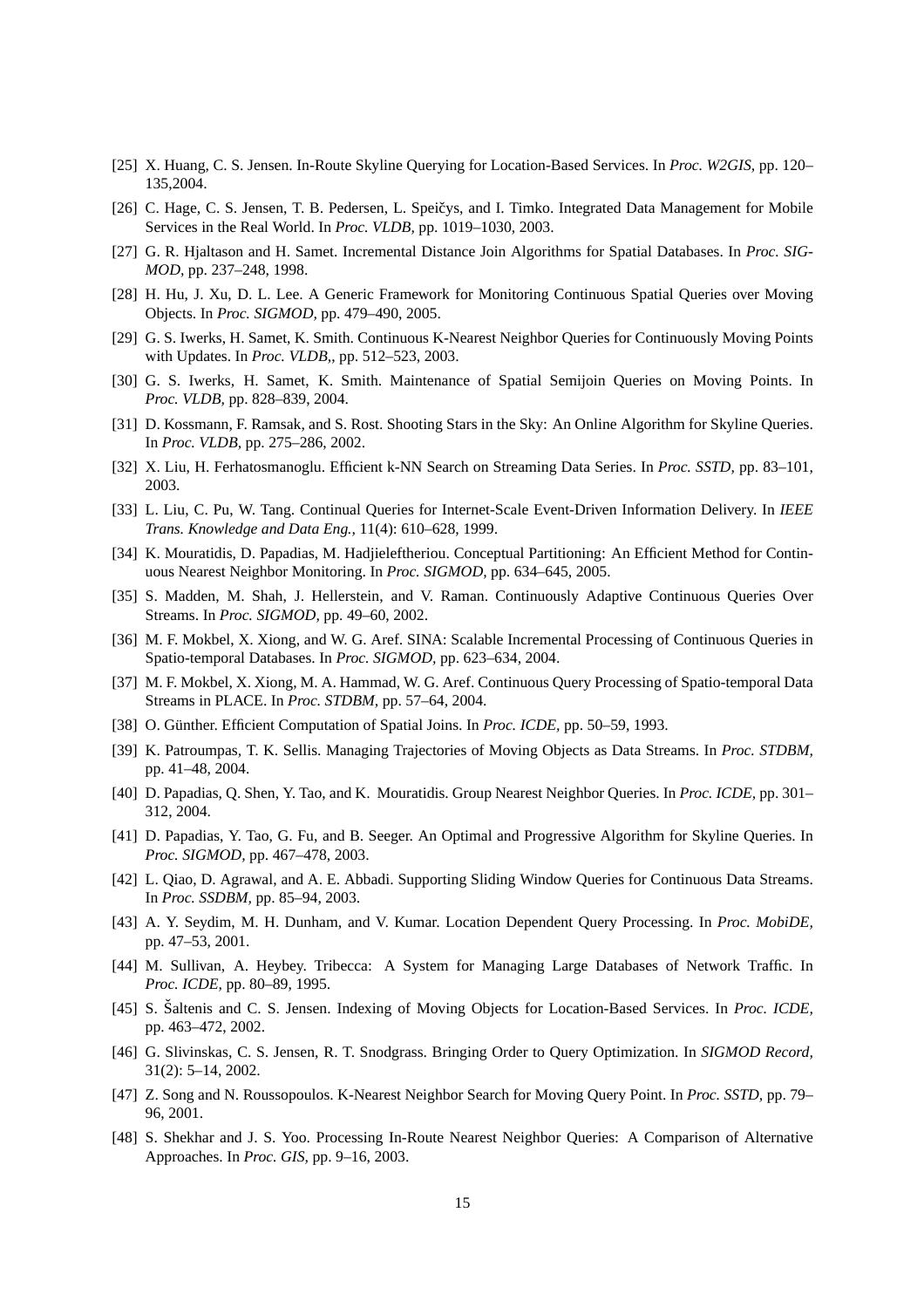- [49] M. Sullivan. Tribeca: A Stream Database Manager for Network Traffice Analysis. In *Proc. VLDB*, pp. 594, 1996.
- [50] K. L. Tan, P. K. Eng, B. C. Ooi. Efficient Progressive Skyline Computation. In *Proc. VLDB,* pp. 301–310, 2001.
- [51] D. Terry, D. Goldberg, D. Nichols, and B. Oki. Continuous Queries Over Append-Only Databases. In *Proc. SIGMOD,* pp. 321–330, 1992.
- [52] Y. Tao, D. Papadias. Time-Parameterized Queries in Spatio-Temporal Databases. In *Proc. SIGMOD,* pp. 334– 345, 2002.
- [53] Y. Tao, D. Papadias, and Q. Shen. Continuous Nearest Neighbor Search. In *Proc. VLDB,* pp. 287–298, 2002.
- [54] J. S. Yoo, S. Shekhar. In-Route Nearest Neighbor Queries. In *GeoInformatica,* 9(2): 117–137, 2005.
- [55] D. Zhang, D. Gunopulos, V. J. Tsotras, and B. Seeger. Temporal and Spatio-Temporal Aggregations Over Data Streams Using Multiple Time Granularities. In *Inf. Syst.* 28(1–2): 61–84, 2003.
- [56] J. Zhang, N. Mamoulis, D. Papadias, Y. Tao. All-Nearest-Neighbors Queries in Spatial Databases. In *Proc. SSDBM,* pp. 297-306, 2004.
- [57] D. Zhang, A. Markowetz, V. J. Tsotras, D. Gunopulos and B. Seeger. Efficient Computation of Temporal Aggregates with Range Predicates. In *Proc. PODS,* pp. 237–245, 2001.
- [58] Y. Zhu, D. Shasha. StarStream: Statistical Monitoring of Thousands of Data Streams in Real Time. In *Proc. VLDB,* pp. 358–369, 2002.
- [59] D. Zhang, V. J. Tsotras and D. Gunopulos. Efficient Aggregation over Objects with Extent. In *Proc. PODS,* pp. 121–132, 2002.